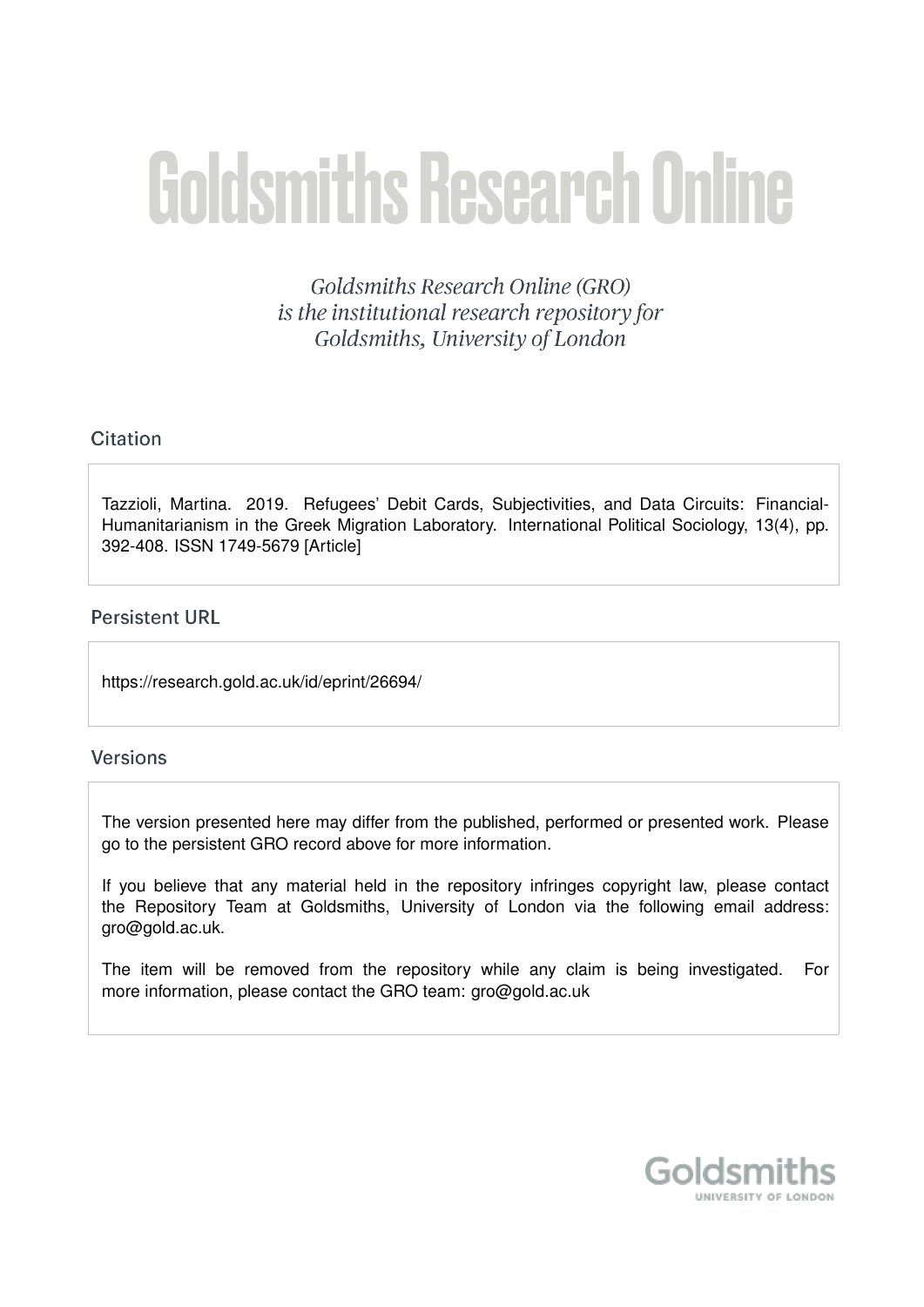**Refugees' subjectivities, debit cards and data circuits. Financial-humanitarianism in the Greek migration laboratory. (forthcoming in** *International Political Sociology***)** 

**Martina Tazzioli (Swansea University)** 

#### *Introduction:*

In 2017 the UNHCR announced the forthcoming launch of a join-data centre in collaboration with the World Bank "on forced displacement to greatly improve statistics on refugees, other displaced people and host communities" (UNHCR, 2017a). This joint data-centre will store data and information on refugee displacement situations. The UNHCR promotes the future joint-data centre as a result of the effort to articulate development-based responses to displacement and humanitarian interventions, considering these latter as no longer sufficient for responding to the ongoing global "refugee crisis". The increasing role of the World Bank in refugee governmentality is part of peculiar processes of financialisation of humanitarianism, and of the mutual entanglements between security practices, datafication of mobility and humanitarian interventions. More broadly, digital and biometric technologies have been widely adopted in the field of refugee humanitarianism and, in particular, in refugee camps that host the displaced Syrian population in Jordan, Lebanon, Greece and Turkeys (Hoffmann, 20[1](#page-1-0)7; Jacobsen, 2017)<sup>1</sup>. This paper engages with these ongoing technopolitical re-assemblages used for governing refugees' mobility and presence, by focusing on the implementation of prepaid cards for asylum seekers in Greece. Notably, since 2015 Greece has been a European laboratory of experimentation of migration policies, laws and political technologies, and it is the first European country where a Refugee Cash Assistance Programme had been launched and funded by the EU, and coordinated by the UNHCR. According to the Programme, all asylum seekers who arrived in Greece after January 2015 and who hold an asylum card or a temporary authorisation are entitled to get a monthly financial support which is deposited on a prepaid card supported by the financial actor Prepaid Financial Services based in London. The cards, which are dis-

<span id="page-1-1"></span><span id="page-1-0"></span><sup>&</sup>lt;sup>[1](#page-1-1)</sup> In Turkey the EU funded a project through the Emergency Social Safety Net: [https://ec.europa.eu/echo/essn\\_en](https://ec.europa.eu/echo/essn_en). At Zaatari refugee camp in Jordan and in refugee camps in Lebanon, asylum seekers are given debit cards that are recharged on a monthly basis through the United Nations World Food Programme (WFP) in collaboration with UNHCR and with Amman-Cairo Bank. Nevertheless, the use of "humanitarian refugee biometrics" (Jacobsen, 2017) can be traced back as far as the early 2000s.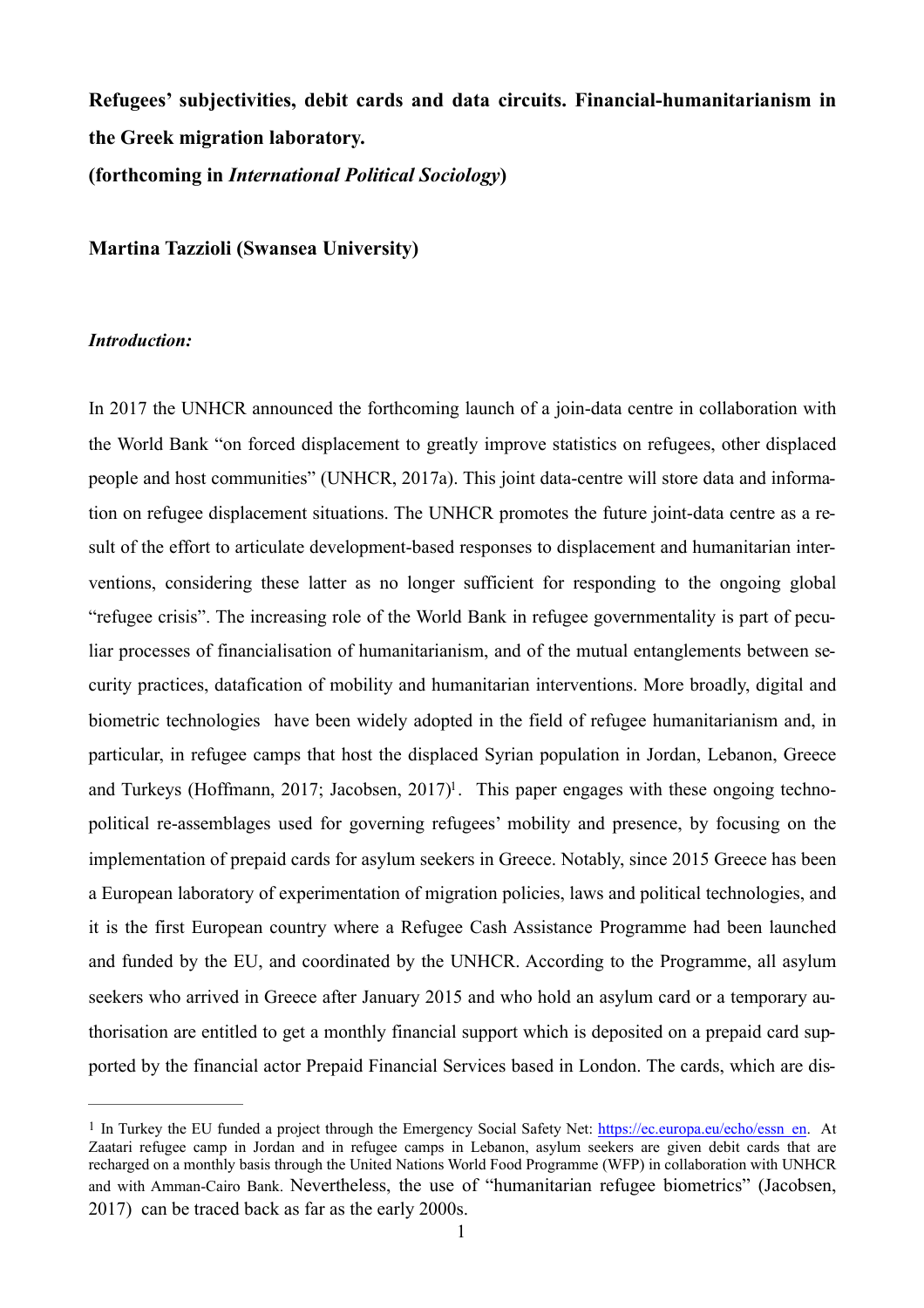tributed in can be used to withdraw cash at ATM machines in Greece and to buy products in the shops.

The Greek case is particularly helpful, I suggest, for coming to grips with three main conceptual points: first, to interrogate the use of financial tools in refugee governmentality, questioning narratives on financial inclusion; second, to investigate the infrastructures of data circulation and the biopolitical modes of value extraction that are connected to it; third, to explore how refugee subjectivities are shaped by financial-humanitarianism. Throughout the paper I use the expression "financial-humanitarianism" to refer to the increasing use of financial tools – such as prepaid cards – in the field of refugee governmentality and, more broadly, to point to the entanglements between financial technologies and humanitarian practices in controlling, selecting and managing asylum seekers. Speaking of financial-humanitarianism allows us to think in terms other than that of finance colonising the field of humanitarianism, and to highlight instead the mechanisms of control and government that are enacted through such an assemblage (Gago, 2017). As I illustrate later in the paper, the focus on humanitarianism here is explained by the fact that these digital and financial tools are deployed specifically in refugee camps and hotspots, and only asylum seekers are eligible to the financial support. Prepaid cards are seen here as part of political technologies for governing refugees. I borrow the expression "political technologies" from Michel Foucault, using it in the specific sense of the set of knowledges, practices and operations "which determine the conduct of indi-viduals and submit them to certain ends or domination" (Foucault, 1988: 18)<sup>[2](#page-2-0)</sup>. Pushing this further, a focus on political technologies sheds light on the materiality of politics and, at once, the politics of materiality through which abstract and general terms like humanitarianism are de facto actualised and enforce exclusion, obstacles and hierarchies of lives.

<span id="page-2-3"></span><span id="page-2-2"></span>This paper builds on fieldwork that I conducted in Greece in April and July 2017 and in August 2018 – in Athens and on the islands of Chios and Lesvos. As part of that fieldwork, I conducted interviews with the actors involved in the Refugee Cash Assistance Programme, with Greek authori-ties and with migrants who received the prepaid cards or who have remained excluded from these<sup>[3](#page-2-1)</sup>. However, this paper is not an ethnography of the Greek refugee hosting system nor of the Cash Assistance Programme. Rather it does an analysis of financial-humanitarianism articulating empirical

<span id="page-2-0"></span><sup>&</sup>lt;sup>[2](#page-2-2)</sup>More widely, and following Foucault, dealing with political technologies means refusing to adopt a juridical model of power, predicated upon interdiction and law, in favour of an analysis that looks at what is produced by power relations.

<span id="page-2-1"></span>[<sup>3</sup>](#page-2-3) I conducted interviews with UNHCR, with the Greek Asylum Office and with the European Asylum Support Office (EASO), with NGOs involved in the Cash Assistance Programme (the Hellenic Red Cross, the International Rescue Committee and Caritas). In London I interviewed the financial actor Prepaid Financial Services. I met and interviewed asylum seekers outside the hotspots and refugee camps, as well as at Refugee City Plaza Hotel in Athens.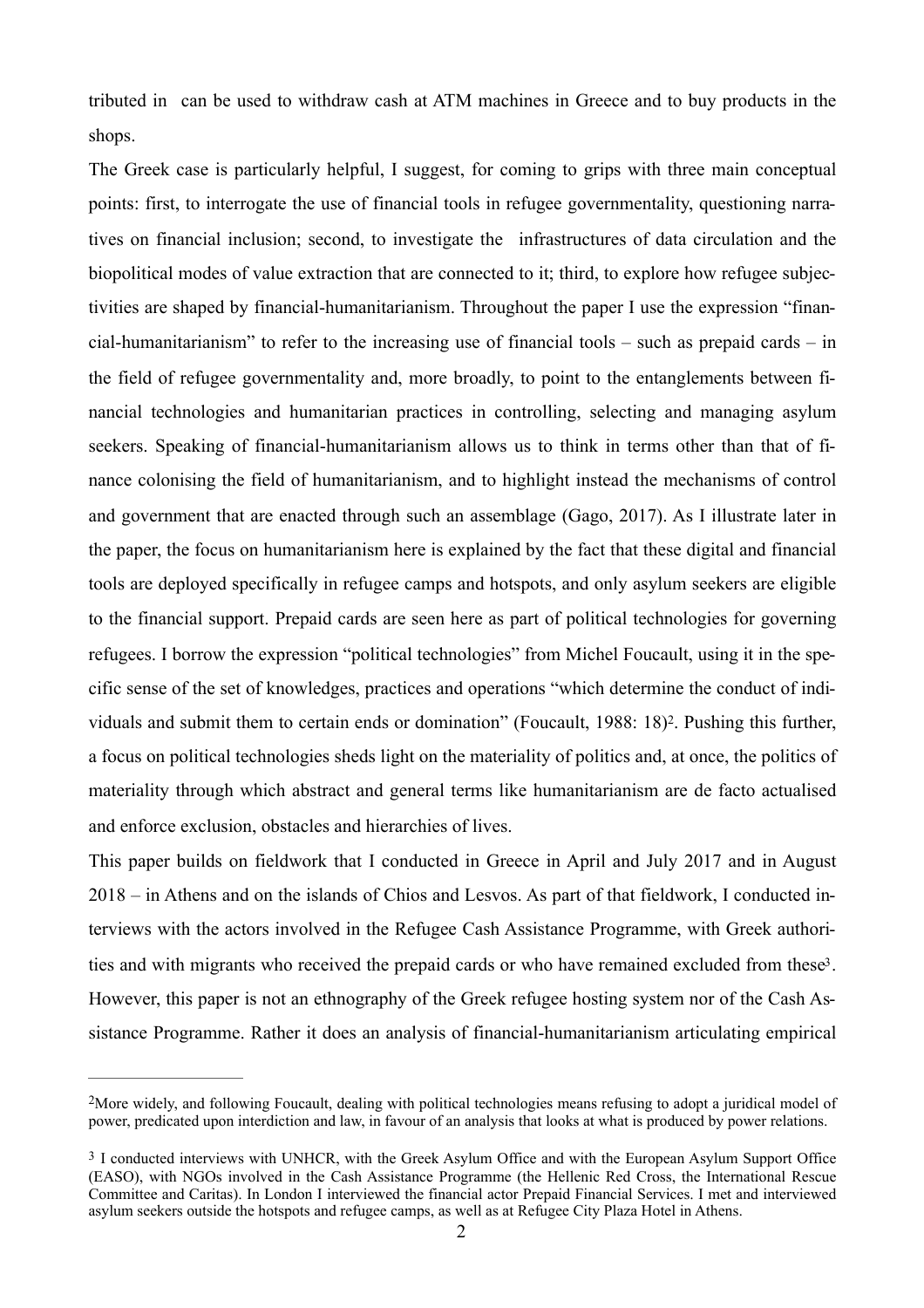material collected on the ground with a close reading of official statements and documents published by the UNHCR, NGOs, financial actors and the EU.

By mobilising such an analytical angle on financial-humanitarianism, this essay brings a contribution to works that investigate "the relations between government, politics and technology" (Barry, 2001: 2), showing how refugees' mobility and presence are disciplined while at the same time become object of activities of data extraction and circulation. More precisely, it draws on works which have explored processes of datafication of mobility actualised through the implementation of digital borders (Amoore, 2013; Broeders, 2007; Scheel, 2013) and through a "politics of humanitarian technology" (Jacobsen, 2017; Jacobsen, Sandvik, 2018). In relation to this literature, this paper interrogates the modes of capitalisation and data extraction which build on migrant conducts and mobility, arguing that this remains quite unexplored in the above literature. Scholars widely paid attention to the possible or actual tracking of migrants associated to the use of technologies, this essay shifts the attention away from a security-based perspective and considers the Cash Assistance Programme as a political technology for governing refugee populations in transit. Relatedly, this paper contends, the implementation of cards for refugees should be studied in conjunction with forms of spatial fixation imposed on the migrants and with implementation of other technologies - such as, in Greece, the Skype call system to claim asylum - which partly obstruct migrants from accessing their rights and obfuscate to the migrants the overall functioning of the asylum process.

The paper proceeds in three steps. In the first section, it analyses the financialisation of refugee support in Greece in the light of the Greek migration context and shows that the Refugee Cash Assistance Programme serves to govern populations in transit more than for purposes of financial inclusion. In the second section it brings attention to the way in which the financialisation of refugee mobility shapes refugee subjectivities as well as to the forms of biopolitical value that are generated. The final section considers the modes of data circulation and the spatial fixations and geographical restrictions that asylum seekers are subjected to, in order to be entitled to debit cards and to the monthly top up.

### *Governing populations in transit:*

Since 2015 Greece has been a laboratory for EU migration policies and one of the main sites where the "marketisation of humanitarian action" (Franck, 2018: 201) has been staged widely. The temporal conjunction between the economic backlash in Greece and the increasing arrival of people seeking asylum has opened up spaces of intervention for European actors, international organisations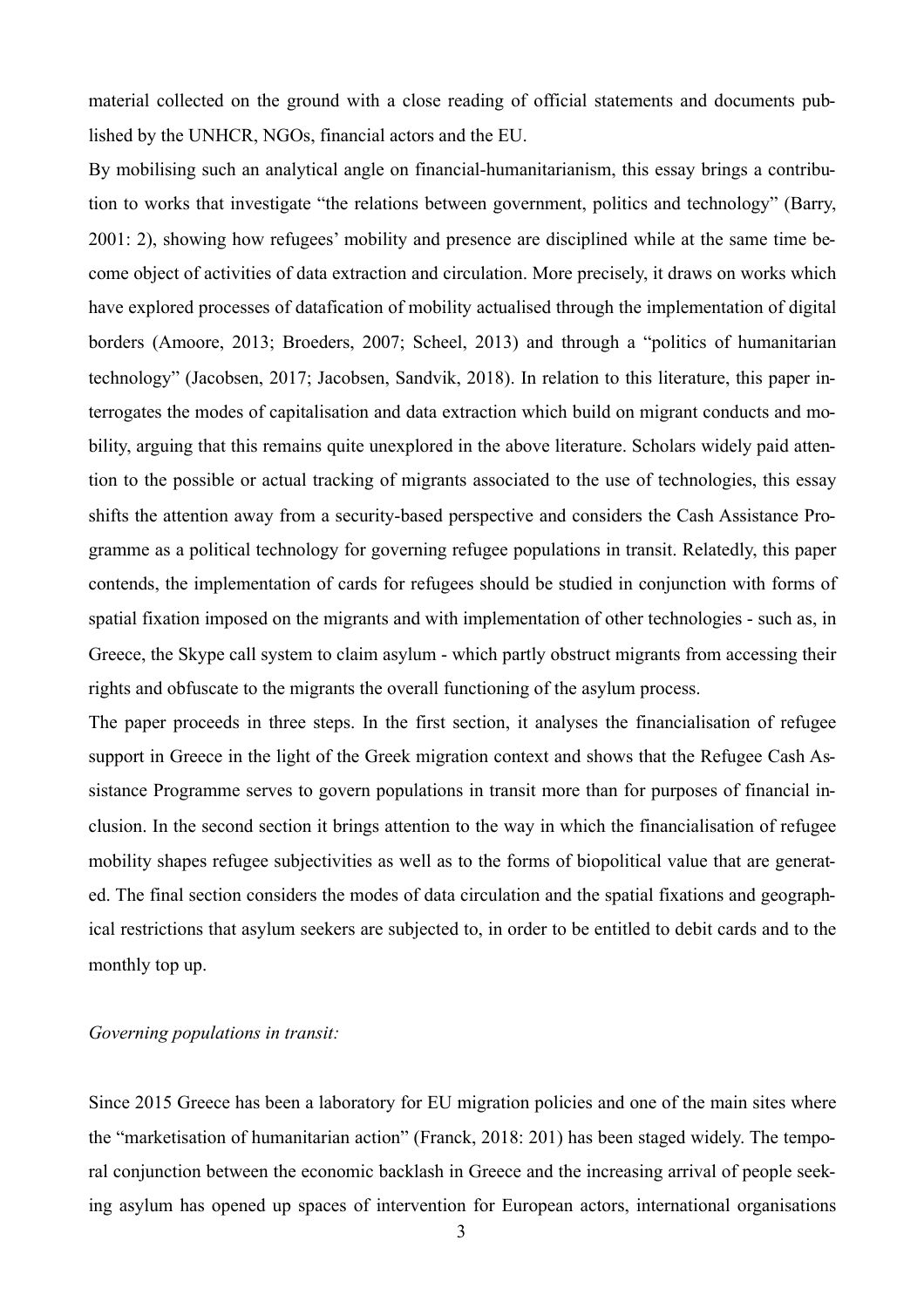and NGOs. As Bernd Kasparek has pointed out, there are significant "parallels between the Eurocrisis and the 'refugee crisis' " (Kasparek, 2016); more precisely, in Greece the government *of* and *through* the "crisis" has been characterised by migration being used as a money of exchange in EU-Greece negotiations (Neilson, 2018). Security and humanitarian interventions on the part of European agencies, IGOs and NGOs in Greece for managing migrants on the islands and on the mainland do not consist only in financial support but also in the deployment of personnel and technical equipment. To some extent, at stake in Greece is a partial Europeanisation of the management of Greece's "refugee crisis". In addition to this, the interventions made by European and International actors consist also in direct actions in the Greek space.

The implementation of the refugee Cash Assistance Programme should be situated in this field of tensions between international and European actors and Greek authorities, and it has been presented a response to what European states have called a "refugee crisis" – although here I build on literature that radically challenges the states' "crisis" narrative as such (Bojadžijev, Mezzadra, 2015; Kasparek, 2016). Importantly, the Cash Assistance Programme is the actualisation of what can be called the internal externalisation of refugee governmentality in Greece: indeed, the Greek authorities are not involved in the Programme which is run by international organisations and supported by the EU and by a foreigner financial actor based in London. The Cash Assistance in Greece has been funded by the European Commission Emergency Support to Integration and Accommodation (ESTIA) through the European Civil Protection Mechanism (ECHO) that between March 2016 and April 2018 delivered 605 million euros in humanitarian aid and 57.6 million Euros for Cash Assistance in 2017 (UNHCR, 2017b). ESTIA promotes the Programme as a mechanism that "restores dignity and empowers asylum-seekers and refugees who can now choose how to cover their basic needs" (ES-TIA, 2018). Greece represents a case in point for interrogating how the financialisation of refugee support and controls has been fostered in conjuncture with the economic backlash in Greece and how this has contributed to reshaping the EU's migration governmentality.

Unlike in Italy, where the management of the reception system and of migrants' arrivals remains quite centralised and led by Italian institutions, in Greece refugee camps had been opened through EU funding. Similarly, the hotspots, located on five Greek islands (Lesvos, Chios, Samos, Leros and Kos) are characterised by the massive presence of NGO personnel, as well as of European actors, with these latter playing the twofold role of supporting and monitoring Greek authorities (Spathopolou, 2016). At the same time, the signing of the EU-Turkey Deal in March 2016 has paved the way for European actors to supervise the Greek asylum procedure. The European Asylum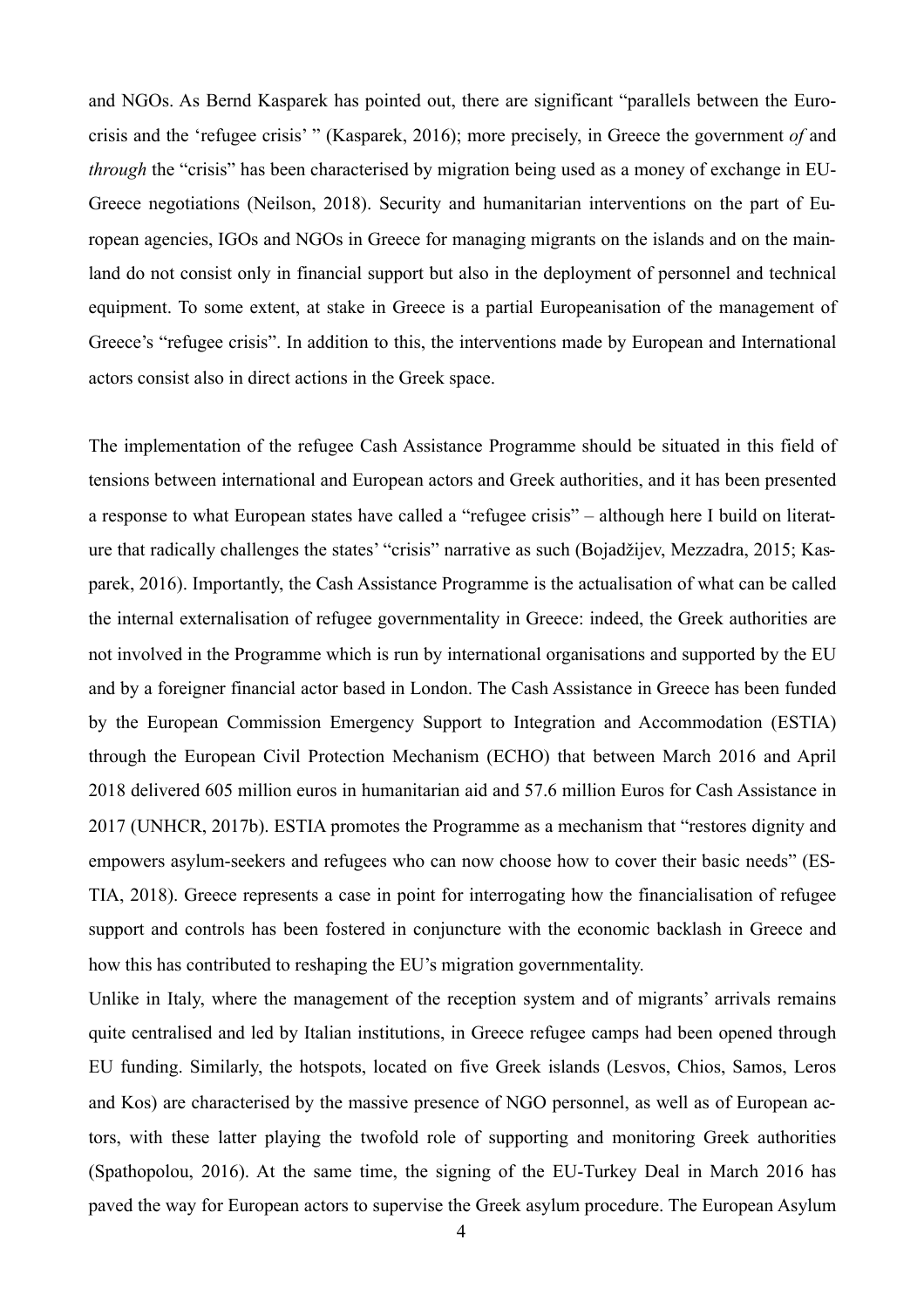Support Office (EASO) is in charge of advising Greek authorities about asylum claims laid on the islands, in order to evaluate case by case whether asylum seekers can be admitted to the ordinary asylum procedure or be considered ineligible – on the basis of the clause included in the EU-Turkey Deal which establishes Turkey as a "safe country". Unfolding the manifold aspects of the Greek laboratory of migration policies is in fact crucial for situating the debit cards for refugees as part of a broader humanitarian-security government of migration that in Greece has been consolidated through the implementation of the Hotspot System (Pallister-Wilkins, 2018).

Indeed, digital technologies have been increasingly playing a central role in the daily activities of refugee agencies and NGOs, structuring a new mode of intervention defined as *digital humanitarianism*. This latter consists in "the enacting of social and institutional networks, technologies, and practices that enable large, unrestricted numbers of remote and on-the-ground individuals to collaborate on humanitarian management through digital technologies'' (Burns 2014; see also Duffield, 2016). Digital technologies are used for facilitating the counting of "people of concern" inside refugee camps, for improving the communication between NGOs and asylum seekers, for medical assistance and for generating interactive maps to coordinate the prompt intervention of humanitarians. However, it is important to take a distance from modes of techno-optimism and from what Tom Scott-Smith called "humanitarian neophilia" (Scott-Smith, 2016) to address the race to innovation in the field of humanitarianism.

Scholars have investigated the race to technological innovation in the field of refugee humanitarianism (Jacobsen, Sandvik, 2018; Jacobsen, 2015; Hoffmann, 2017; Read et al. 2016) and financial practices in migration governance (Datta, 2012). Yet, the processes of partial financialisation of refugee humanitarianism have remained quite unexplored until now, although with few exceptions (Martin, 2017; Rota, 2018). In the field of international relations and security studies, the datafication of mobility is the object of a mushrooming literature, (Amoore, 2013; Aradau, Blanke, 2017; Broeders, Dijstelbloem, 2015; Jeandesboz, 2011; Scheel, 2013) and is often situated within an analytical framework that addresses the "technologization of security" (Ceyhan, 2002). Some works have approached the topic by analysing the new modes of control that the datafication of migration movements has enforced. An emerging array of literature tries to "follow the data" collected by financial actors, security firms or national authorities (De Goede, 2017; De Goode, Wesseling, 2017), and engages with the forms of "financial security" (Amicelle, 2011) that have been activated in collaboration of banks and security actors, to contrast illegal activities. It is important to remark that prepaid cards for refugees are not taken here per se but as the material crystallisation of exclusionary mechanisms of government, knowledges and processes of capitalisation. Indeed, as suggested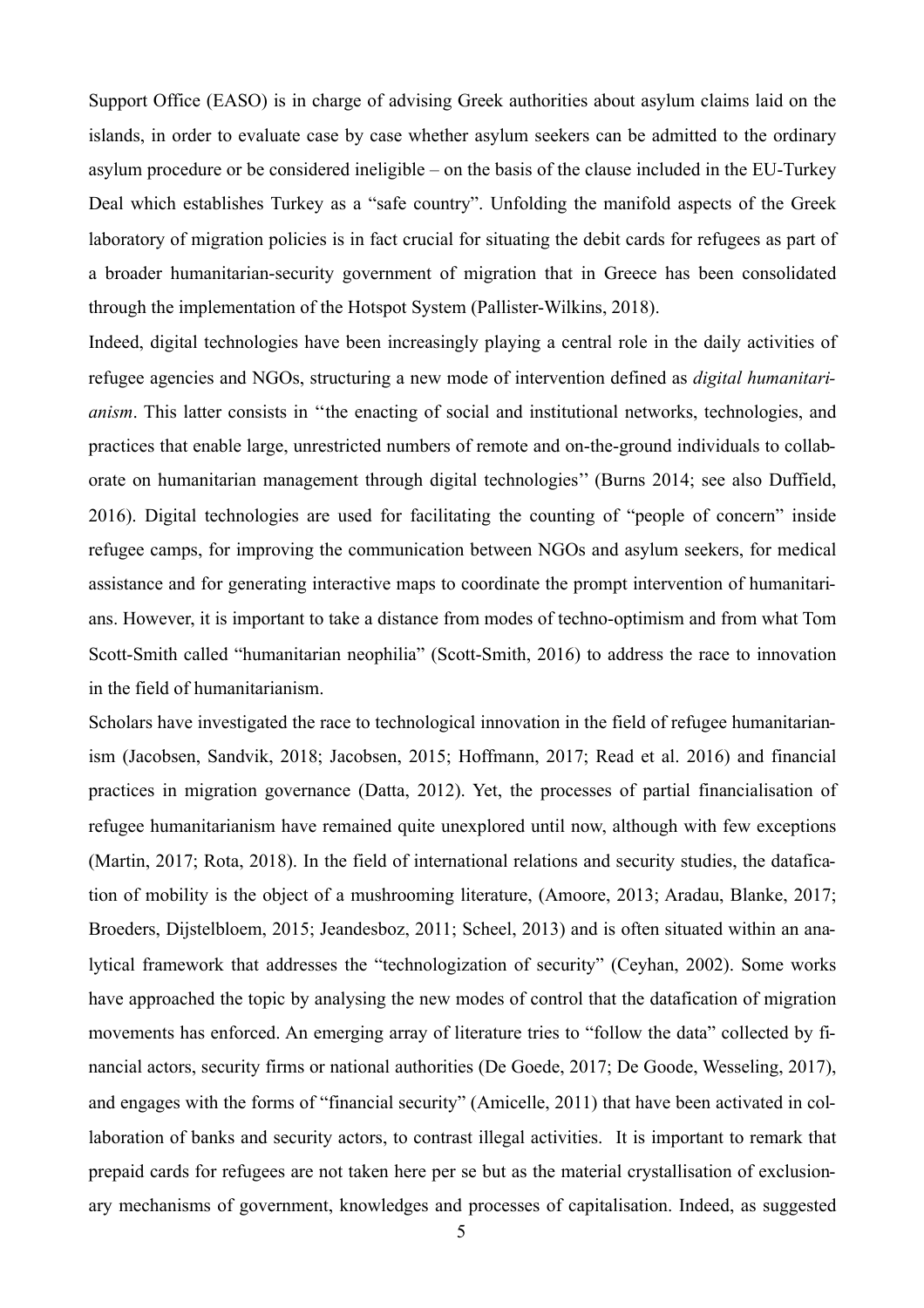by Amicelle and colleagues. "devices are not just 'things': they are techniques and instruments embedded in social practices, deployed in configurations of power, and creating new distributions of visibility, modes of thought and subjective dispositions" (Amicelle et al. 2015: 297).

Humanitarian cash-based assistance has been promoted by the European Commission as a mechanisms "quick to deliver, cost-effective" and as tools that "provide people in need with greater choice" (EU, 2018). Nevertheless, the implementation of financial tools in the field of refugee governmentality responds neither to a logic of "financial inclusion" nor to one of total refugee traceability – monitoring of refugees' movements. Instead, it should be considered as one of the heterogeneous techniques through which states and non-state actors try to regain control, not so much on singular asylum seekers but on refugee movements and populations at large – extracting value, at the same time, from refugees' temporary presence. It follows that a critical approach to the assemblages of financial-humanitarianism involves cautioning against taking financialisation as an overwhelming grid through which to analyse the transformations going on in the field of refugee governmentality.

In fact, the dimension of financialisation of refugee humanitarianism cannot be overstated, nor taken as a linear process: rather, it should be approached by looking at the ways in which it is intertwined with racialised disciplinary techniques, modes of spatial fixations and "administrative violence" (Butler, 2017). To what extent can we speak of a financialisation of political technologies for governing refugees? The use of the term *financialisation* has spread widely in the fields of social sciences and political economy, becoming to some degree an overwhelming grid for signifying multiple processes: the financialisation of everyday life (Martin, 2002); the dominant role of the finance sector in the global economy through the centrality of "fictitious capital" (Durand, 2017); the "hegemony of rent" (Mezzadra, Gago, 2017: 478), as the present main mode of capital accumulation (Marazzi, 2011). However, far from applying the analytical grid of financialisaton as such to the refugee context, we need to investigate the actual functioning of digital and financial technologies, drawing attention to the impact that these have on would-be refugees and the ways in which humanitarian intervention gets transformed. This does not mean getting rid of the semantic field of financialisation but, rather, pointing to the peculiar modes in which financial tools and a certain financial logic have been incorporated and put to work in governing refugees.

At a first glance, the Refugee Cash Assistance Programme appears as a mechanism that instantiates a quite homogenising "hold" over migrants – using the card for everybody in the place of discriminating criteria – and enacts a mode of control through inclusion by incorporating the asylum seekers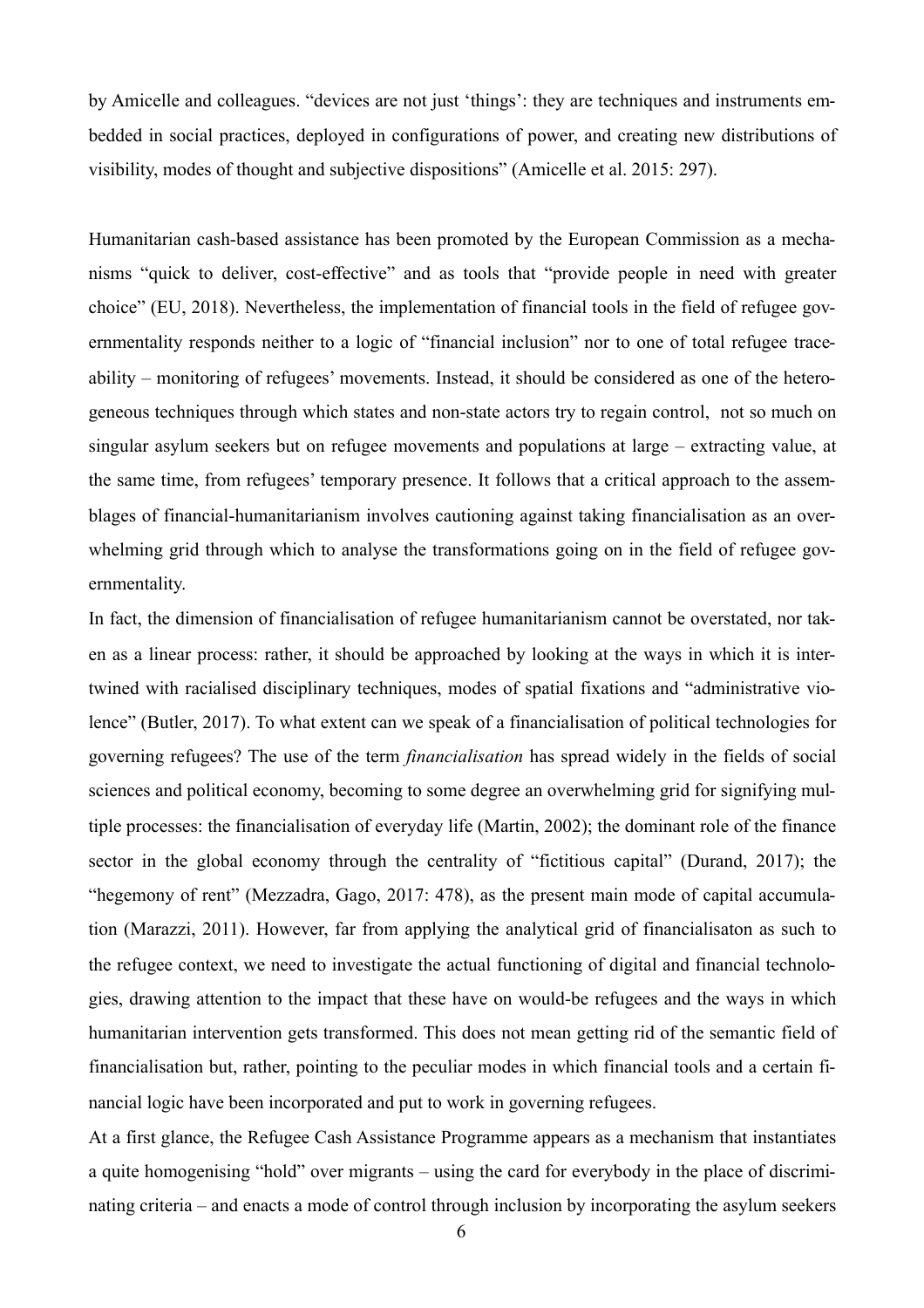<span id="page-7-3"></span>into financial circuits. By bringing attention to the effective ways in which the financialisation of refugee humanitarianism is played out by international organisations in Greece, it emerges that the Refugee Cash Assistance is predicated upon exclusionary criteria. Only migrants who get the Greek Asylum Card or who have a valid document issued by the Greek police match the eligibility crite-ria<sup>[4](#page-7-0)</sup>. Thus, financial-humanitarianism appears as a forced nexus for the migrants: access to financial support depends on access to the channels of asylum. In turn, claiming asylum in Greece is far from being a smooth affair: some migrants see the asylum procedure as a sort of spatial trap which hampers them from seeking protection in other EU countries, while others are preventively excluded from this, being labelled as ineligible on the basis of the EU-Turkey Deal and therefore become deportable to Turkey. In anyway, to be targeted by these tools of financial supports are only those migrants who are legally subjectivised as asylum seekers and who comply with the spatial discipline of humanitarianism.

<span id="page-7-5"></span><span id="page-7-4"></span> Temporariness does in fact characterize the Cash Assistance Programme in Greece: migrants are eligible for the prepaid cards until they get a final response to their asylum application and, in case of appeal, until the final stage of it. More precisely, the temporary financialisation of asylum seekers' presence is followed, in many cases, by their illegalisation (due to the denial of international protection[\)](#page-7-1)<sup>5</sup> or by their forced removal<sup>6</sup>[.](#page-7-2) Hence, the Greek space of migration containment enables highlighting the disjunctures between mechanisms of migrants' temporary incorporation into financial circuits and their legal destitution. However, the fact that the Refugee Cash Assistance is not aimed at asylum seekers' financial inclusion does not mean that such temporary financial history will necessarily be without a follow-up. By that I refer to the increasing centrality played by alternative data credit scoring, which consists in techniques of data collection and data mining for widening access to credit for individuals who lack of a credit history. Rob Aitken points to the "particular kind of financialisation" that alternative data credit scoring generates: "credit scoring experiments are attempts to constitute and extract financial value from the places where it is invisible" (Aitken, 2017: 275), without however strengthening processes of financial inclusion. On the contrary, alternative data scoring, he contends, contributes to new mechanisms of exclusionary sorting, tracing

<span id="page-7-0"></span>http://refucomm.com/infopacks/greece-mainland/living-in-greece/cash-assistance-programme/en/greece-mainland\_liv [4](#page-7-3) ing-in-greece\_cash-assistance-programme\_EN.pdf

<span id="page-7-1"></span>[<sup>5</sup>](#page-7-4) About 70% of the migrants lodging an asylum claim in Greece were in fact denied international protection in 2016 and 56% in 2017 ([http://asylo.gov.gr/en/wp-content/uploads/2017/09/Dashboard-](http://asylo.gov.gr/en/wp-content/uploads/2017/09/Dashboard-August-2017.png)[August-2017.png](http://asylo.gov.gr/en/wp-content/uploads/2017/09/Dashboard-August-2017.png)).

<span id="page-7-2"></span>[<sup>6</sup>](#page-7-5) On the basis of the EU-Turkey Deal migrants claiming asylum on Greek islands can be sent back to Turkey if they do not pass the admissibility interview, that is if Turkey is reckoned to be a "safe country" for them.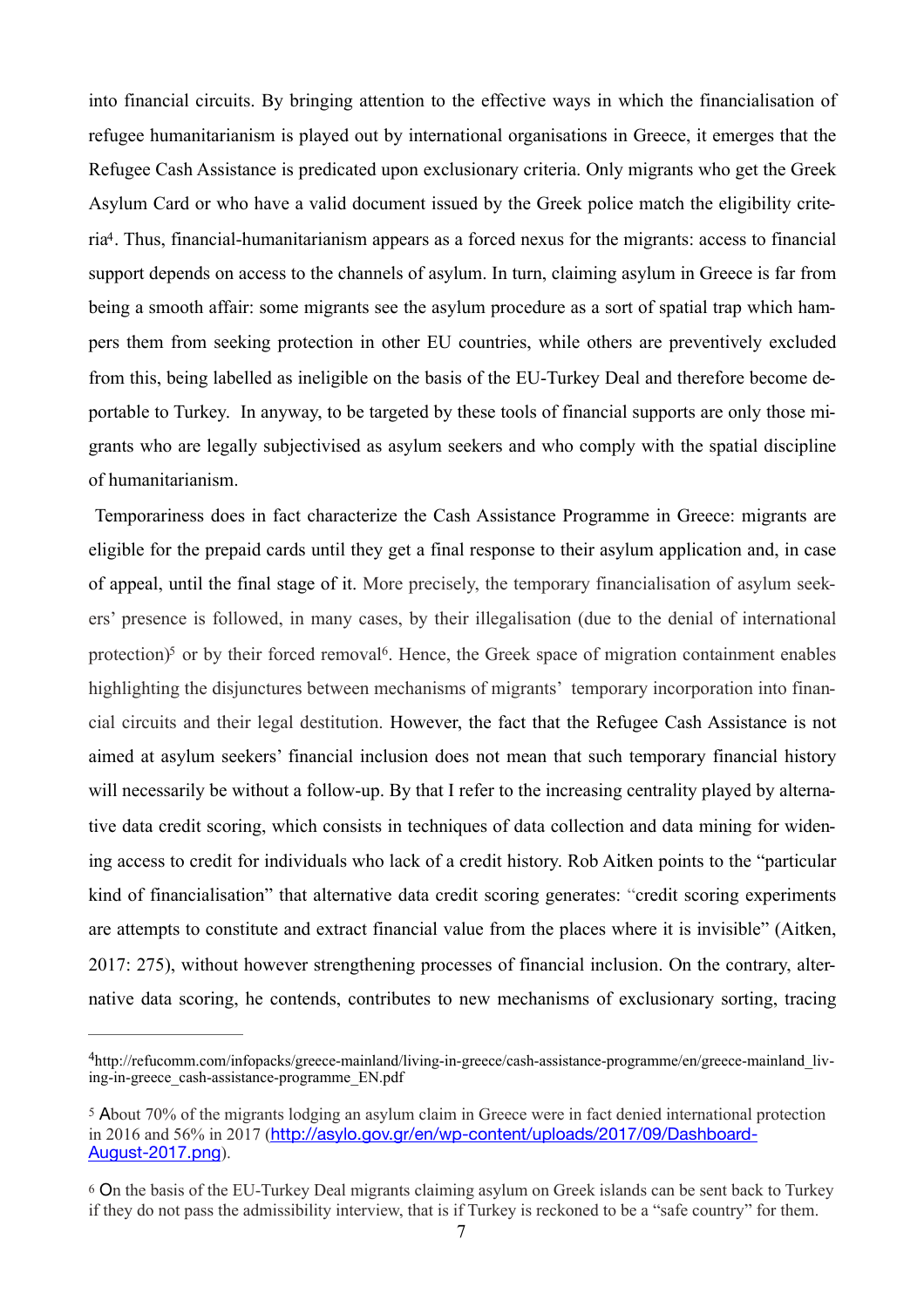profiles of risky subjects who are considered too unreliable to get access to the credit system. Although this is not directly at play in the Greek migration context, it represents a terrain for further research agendas which want to consider how migrants who are temporarily included within financial circuits as asylum seekers can also be the object of extractive processes – data collection – that are the basis of future alternative credit scoring mechanisms.

#### *Data circuits and biopolitical value:*

Sven Optiz and Ute Tellmans's argument that "the envisioned infrastructural space is not coextensive with Europe's political boundaries" (Opitz, Tellman, 2015: 178: see also Walters, 2015) is particularly inspiring for looking at the *circuits of financial-humanitarianism;* these latter consist of the virtual spaces of governmentality that stem from data sharing and data circulation activities. Far from being a seamless logistics of data circulation, the circuits of financial-humanitarianism are characterised by moments of non-circulation which depend on interruptions, frictions, technical jams and local resistances, as well as by institutional chokepoints. Indeed, as Kevin Donovan rightly pointed out, "the infrastructure of humanitarianism […] is an incomplete, heterogenous assemblage, prone to failure and in need of constant maintenance and repair" (Donovan, 2015: 744). However, more than failures, these local obstructions and decelerations are the outcome of political frictions. Together with the material "spaces of governmentality" (Tazzioli, 2015), such as detention practices, security measures and humanitarian interventions, there are digital circuits of control that are far less visible and much harder to map. Even in these more invisible fields of intervention – datafication and financialisation of refugee mobility – in Greece both the EU and international organisations such as the UNHCR play a fundamental role.

I observed the debit card registration and delivery processes inside Eleonas refugee camp in Athens and on the island of Chios. In both cases, migrants used to queue outside UNHCR stands to get the monthly top up or to register for the first time. In Chios, until the dismantling of Souda refugee camp in September 2017, the debit card registration took place both inside the Vial hotspot and outside Souda refugee camp. At the gate of Souda camp I got the opportunity to see how the registration and delivery of the debit cards work. Both in Souda and in Eleonas refugee camps, for as long as migrants enter the stand, UNHCR officers check in the database whether they have already registered and if they are effectively staying in that reception center, in order to avoid what can be called "card shopping"; that is, they verify that the migrant does not hold two or more cards and thus get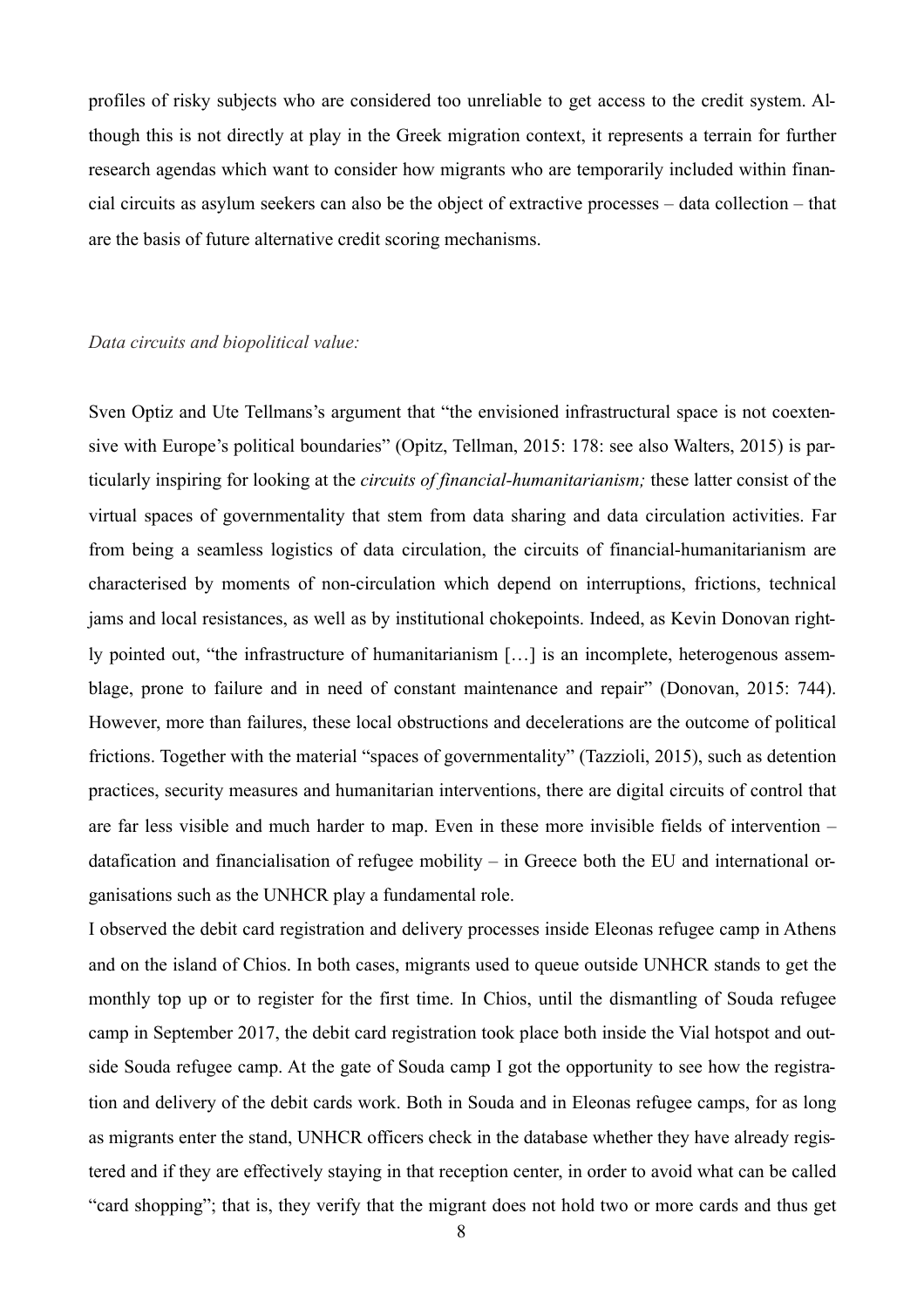<span id="page-9-2"></span>more than one monthly top up. "We need to be very careful before confirming the payment", an NGO officer clarified to me while he was checking migrants' documents in Chios, outside Souda camp; "in fact, migrants have learnt how the system works and also its glitches, and therefore some move across Greece, from one reception centre to another, in order to get multiple recharges at the same time, since there are still problems of inter-communicability among the different databases<sup>[7](#page-9-0)7</sup>. Instead, those who need to get the card for the first time have to provide the personal data requested (nationality, gender, age), and their legal status is checked. The data is then stored by the personnel onto iPads and is uploaded in real-time into two databases (ProGres and CashAssist). "I'm sorry but we cannot give you the card, yet. You do not match the criteria": this sentence has been uttered many times by UNHCR officers during the debit card distribution in Chios. An asylum seeker from Mali complained that he had already claimed asylum and he had been waiting for his asylum card for three months, while next to him a man from Nigeria was explaining that the European Asylum Support Office (EASO) was keeping his asylum card, and so he could not show it to the NGO. Actually, in some cases migrants are reluctant to be temporarily included in the circuits of financialhumanitarianism: "some prefer to hide on the island, refusing both humanitarian and financial support in order that state authorities lose trace of them['8](#page-9-1).

<span id="page-9-3"></span>Thus, the introduction of debit cards in refugee support programmes entails both the implementation of digital technologies and the activation of data circuits – formed by the transactions made by refugees and the data collected by the authorities to enrol the migrants onto the Refugee Cash Assistance Programme. Furthermore, the data and the information collected are used and shared in combination with other data gathered from migrants upon landing, during identification procedures. The use of debit cards for asylum seekers is expected to streamline the work of humanitarianism by getting rid of the material and complex logistics of cash and provision distribution in refugee camps. Yet, the use of financial tools in refugee humanitarianism enhances another, more virtual, type of logistics, which concerns the activities of data circulation and data sharing. How are the data and information collected shared among the different actors? How is the data used? As scholars have pointed out, there cannot be data valorisation without circulation (Aradau, Blanke, 2017; Bourne et al. 2015). Nathaniel O'Grady has remarked that "the capacity of data to transform into information relies … on its capacity to move and how this movement is conditioned within the broader digital infrastructure in which it moves" (O'Grady, 2017: 76). Hence, both the material in-

<span id="page-9-0"></span> $\frac{7}{7}$  $\frac{7}{7}$  $\frac{7}{7}$  Interview with the manager of Souda Refugee camp, Chios April 21, 2017.

<span id="page-9-1"></span>[<sup>8</sup>](#page-9-3) Interview with the manager of Souda refugee camp, Chios, July 16th 2017.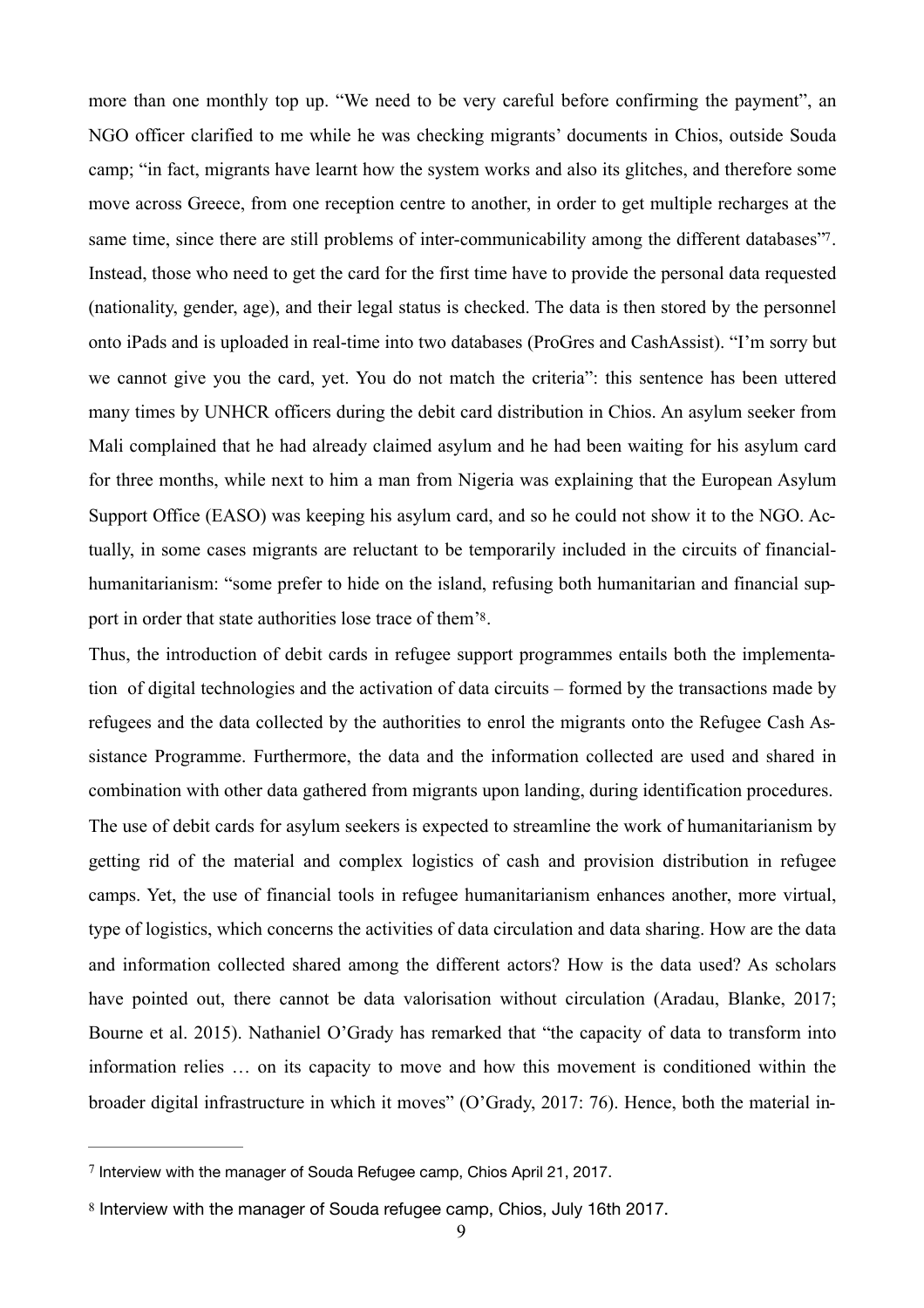frastructures of data circulation and the modes of data sharing are fundamental for understanding how the financialisation of humanitarianism intersects with mechanisms of control and government. In other words, what counts is not so much the data per se, extracted from single transactions, but how it is (or it is not) shared and how it circulates.

How and with whom does the UNHCR share (and not share) the data collected from debit cards beneficiaries? On a technical level, despite the attempt to centralise all the data gathered, there are problems of data miscommunication, which often make it hard to double check whether a migrant who is receiving monthly financial support in a refugee camp had already registered for Cash Assistance in another one. However, the partially obstructed circuits of financial-humanitarianism cannot be reduced to technical mismatches. Since the UNHCR took over leadership of the Cash Assistance Programme, in April 2017, all data has been stored and owned by the UNHCR. The NGOs involved in the project - currently, Catholic Relief Services (CRS) and the International Federation of the Red Cross (IFRC) - do have access to the UNHCR database only partially, while the rest is available to them on request. The politics of data sharing between non-governmental actors and the Greek authorities is under negotiation: while the UNHCR declares that the data is not shared with the Greek authorities, the Greek Asylum Office gets access to some basic information collected for the Cash Assistance Programme, complaining that they would prefer to have more direct control over it.

The data collected at the moment of the asylum seekers' registration into the Cash Assistance programme is stored in the UNHCR's central database ProGres 4 - which includes personal data and the information of concern about each asylum seeker, among which his/her status - and in the CashAssist database. This latter, like ProGres 4, is owned and managed by the UNHCR and contains only data about asylum seekers as "beneficiaries" of cash assistance programmes: these include the registration date into the cash system; the transactions made by the beneficiaries; updated information about their eligibility; amount of money received; name of the main family member. This second database is the digital interface between the UNHCR and the bank (PFS). In turn, PFS has also an autonomous database with the real-time transactions. PFS is not interested in tracking refugees' movements, nor in knowing if they are in the country legally or not: the Cash Assistance Programme is in fact conceived as a temporary measure by PFS, which is aware that the huge majority of the beneficiaries "will never become a client of a bank; or even if they will do, will never have much to put into their bank account<sup>["9](#page-10-0)</sup>. Thus, asylum seekers are not subjectivized as (poten-

<span id="page-10-1"></span><span id="page-10-0"></span><sup>&</sup>lt;sup>[9](#page-10-1)</sup> Interview with Prepaid Financial Services, London, 18 January 2018.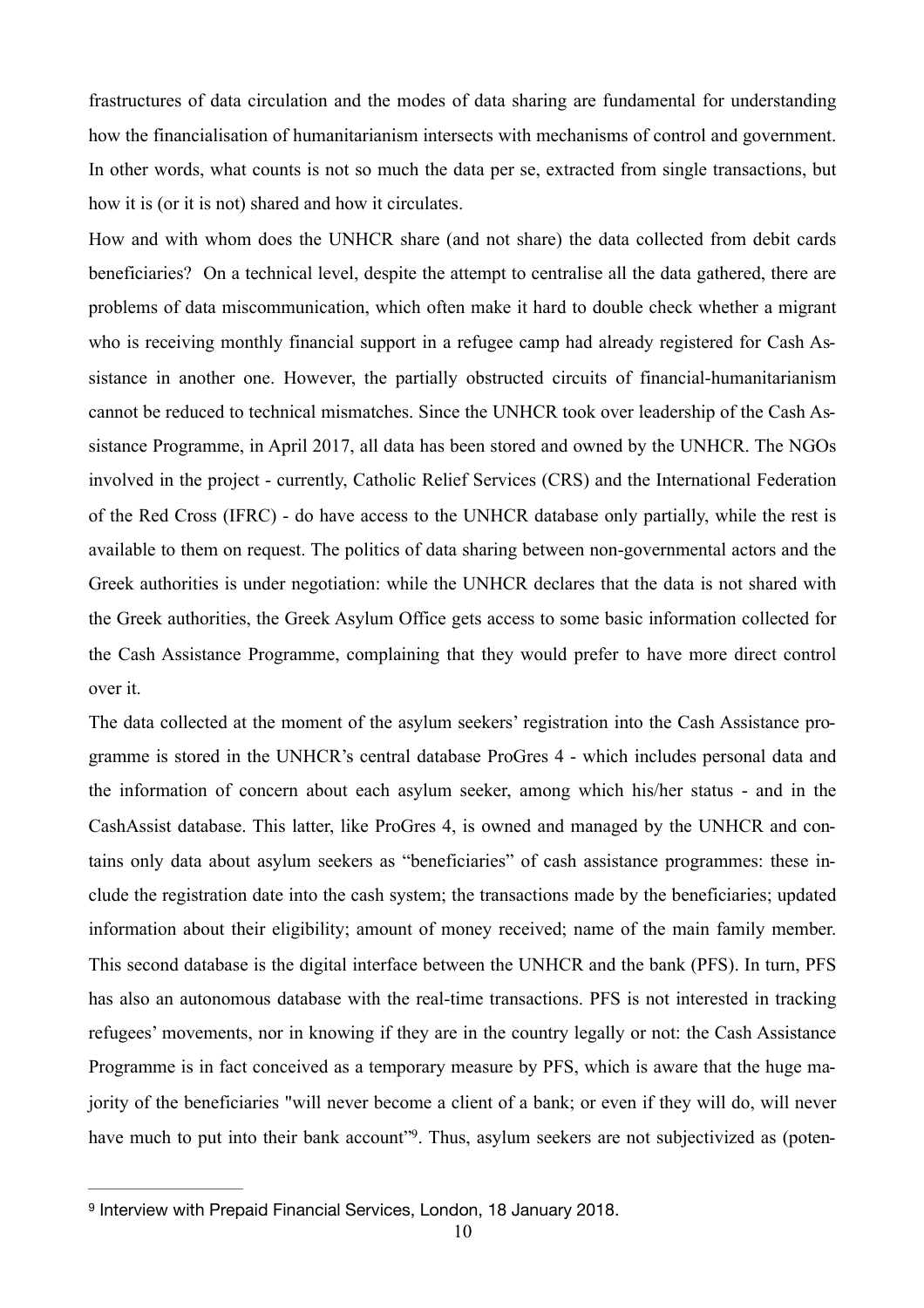tial) customers but, rather, as a sort of temporary tenants of financial-humanitarianism. UNHCR's officers can get access in real-time to asylum seekers' transactions, as well as to the exact locations where the 'beneficiaries' took cash from ATM machines or used the cards in shops. Hence, refugees' internal displacements are de facto mapped in real time. Nevertheless, the UNHCR is currently using the data collected to produce general surveys about refugees' purchases rather than to follow people's movements across the country. To be precise, the UNHCR collects information about refugees' consumption and behaviours through the Post-distribution Monitoring, which consists in a customer-based questionnaire addressed to the asylum seekers who receive the prepaid cards. It follows that the kind of data which is used the most is not the digital information extracted at the moment of the registration or by tracking the financial transactions: rather, migrants are subjected to a constant interpellation, as long as they are asked to speak about their use of the prepaid cards. Hence, it could be argued that on the one hand data per se is not enough, since the supplement of subjectivity and speech are required; while on the other hand, as a UNHCR officer told me "we already have too much of data, we do not know how to do with that"<sup>10</sup>[.](#page-11-0)

<span id="page-11-1"></span>Indeed, neither the Greek authorities nor international organisations have interest in tracking migrants individually and keeping them in the country; instead, they are incinded in studying refugees' needs and conducts, strengthening at the same time a certain sense of self-responsibility on refugees themselves. It follows that, more than tracking people on an individual basis, the financialisation of humanitarian support of asylum seekers is a mode for temporarily governing migrants in transit, producing knowledge about refugee populations in terms of conducts, consumptions and financial behaviours. Such a mechanism introduces a sort of fixed-term financialisation of refugee lives*,* conditioned to spatial fixation and makes possible a capitalisation over their temporary forced presence in Greece. Notably, a growing literature has studied the functioning of the so called "migration industry" (Cranston et al. 2017; Gammeltoft-Hansen 2013; Nyberg-Sørensen 2012) exploring the interweaving between the security industry, migration management and new technologies, and bringing attention the central role played by private actors and hi-tech corporations in streamlining identification procedures in refugee reception centres (Andersson, 2014a). Nevertheless, as Lauren Martin has pointed out, "we need to ask how specific forms of value are produced, calculated, and circulated from the policing, rerouting, and containment of human mobility" (Martin, 2018). In other words, does the (partial) financialisation of refugee support contribute to enforcing a particular mode of value extraction from refugees' presence and mobility? Which forms of economic value

<span id="page-11-0"></span><sup>&</sup>lt;sup>[10](#page-11-1)</sup> Interview with the UNHCR coordinator of the Cash Assistsance Programme, Athens, August, 2018.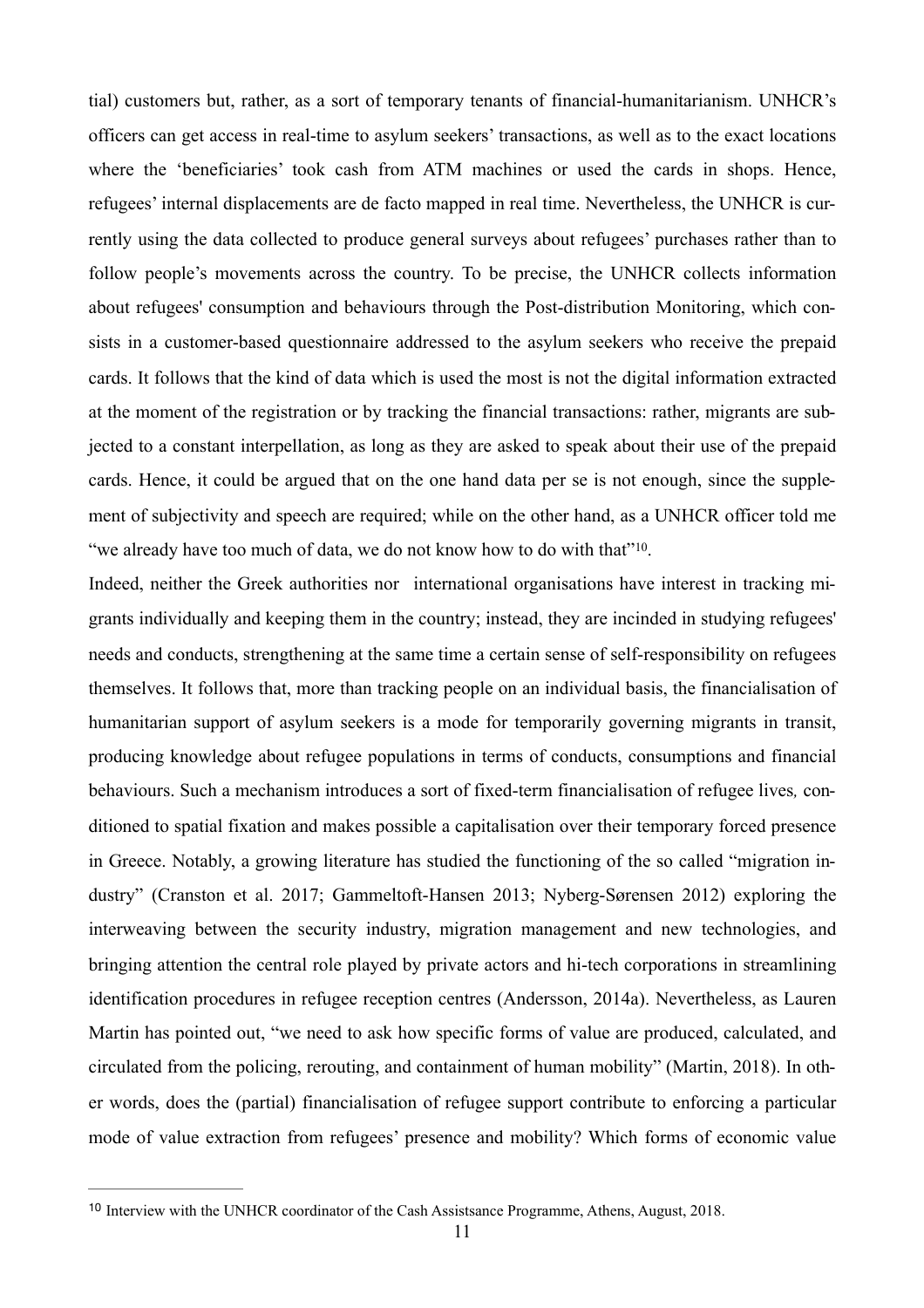are at stake in the circuits of financial-humanitarianism? Daniela Gabor and Sally Brooks discuss programmes of financial inclusion by convincingly speaking of unbanked populations in relation to "global strategies of capital accumulation through digital footprints, a project particularly apt for (chaotically) shaping financial(ised) subjectivities" (Gabor, Brooks, 2017: 2). By raising the question of value and the processes of accumulation that are at stake in the field of refugee humanitarianism, I build on Brett Neilson's suggestion to explore "how the practices of exclusion and differential inclusion that characterize border and migration regimes intersect modes of capitalist valorization and extraction" (Neilson, 2018: 379). In order to grasp the forms of value that are produced through the circuits of financial-humanitarianism we need to broaden the inquiry beyond investigation about the economic profit made by states and private actors from migrant detention, as well as from the huge investments in border security enforcement. This is in fact also the case in the hotspots and refugee camps in Greece, where, as in all other reception centres, there is a capitalisation over migrants' protracted presence.

However, such an analytical angle should be articulated with a study of mechanisms of value production that rely on migrants' mobility, conducts and behaviours. This involves, as Ruben Andersson remarkably points out, considering "forms of profiting and predating on people on the move" which rely on "the extraction — and generation — of value from human beings' vitality in the broadest sense, reaching from physical features to bodily presence, and from the capacity to move to the psychological experience of lived time" (Andersson, 2018**:** 414). To understand the dataeconomy chain, one needs to analyse closely the activities performed by the actors involved in Cash Assistance: the UNHCR collects data about refugees as "beneficiaries" of this financial service and generates surveys concerning migrants' purchases. It is in this specific sense that I propose to use speak about *biopolitical value*: through such an expression I refer to the ways in which migrants' lives <sup>11</sup> and mobility are object of capitalisation and become a source of value on a twofold level: as individual conducts and as refugee populations. These modes of value extraction, that capitalise on refugees' mobility and conducts, supplement, I suggest, forms of value produced through the direct exploitation of migrant labour force or through the migrant detention industry. Yet, on this point some conceptual clarification is needed. The financial actor involved in the programme is Pre-Paid Financial Services (PFS). PFS earns 6 euros for every new debit card, plus a fee is paid to the company by the UNHCR for every transaction made by refugees. However, the main gain made by PFS is less a direct economic profit, which is quite small, than in terms of "humanitarian brand". In oth-

<span id="page-12-1"></span><span id="page-12-0"></span> $11$  Not in a biological sense but as conducts and behaviours.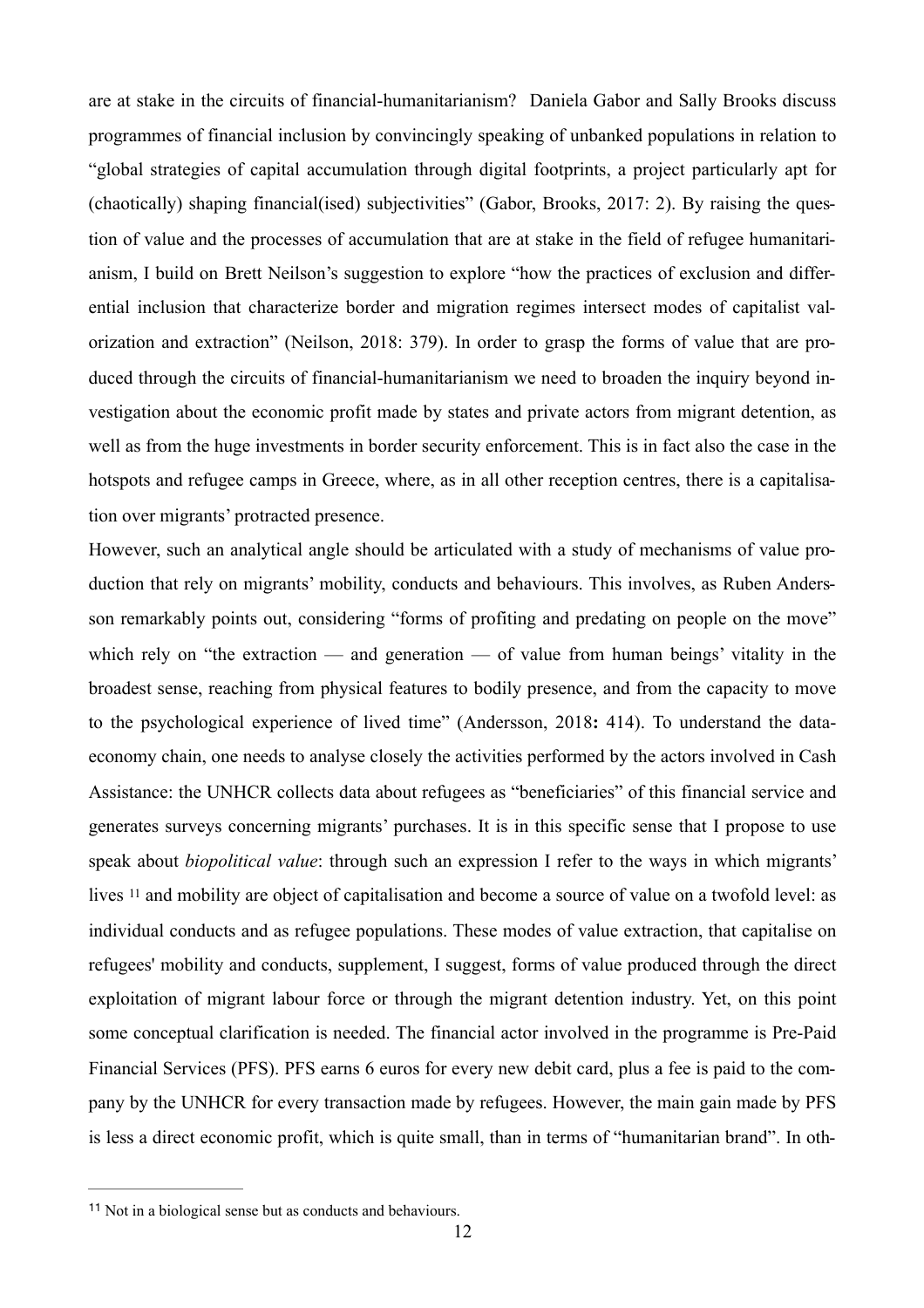er words, would-be refugees do not constitute a new economic sector in itself for financial actors; rather, humanitarianism as a concept is what they capitalise upon. Hence, humanitarianism has become a new frontier of accumulation – what Mezzadra and Neilson also defined as "frontiers of capital" (Mezzadra, Neilson, 2013) – both as direct source of value and data extraction, and as symbolic capital.

Both the data gathered and migrants' financial conduct – their transactions – are potential sources of value to the extent that they are shared among state authorities, private and financial actors, and that they are used for instance to produce surveys about their behaviour as consumers, as well as about their internal displacement in the country. Second, the biopolitical dimension concerns both the dimension of life, broadly speaking – going well beyond the biological level, to include refugees' behaviour and conduct – and, together with this, practices of mobility. In fact, beyond the commodification of migrant bodies and the profit made out of migrants' protracted detention, migrants become a source of value also insofar as they circulate and use money across the country. Finally, together with the dimension of life (as conducts) and mobility, the circuits of heterogeneous data collected from the migrants should also be considered part of the digitalised economy of humanitarianism.

## *Temporary financialised subjectivities:*

Financial-humanitarianism contributes to a defining of asylum seekers as subjects who, on the one hand, should actively contribute to their own government and confinement, while on the other are expected to become *temporarily autonomous:* migrants are not included in financial circuits as such but only temporarily incorporated. The injunction to become an autonomous subject can be partly read in light of what Suzan Ilcan and Kim Rygiel called "resiliency humanitarianism": this refers to the increasing centrality played by resilience within humanitarian rationales and programmes. As part of this humanitarian script, camps are no longer seen as places of transit but as "permanent spaces of settlement with the potential for developing community and entrepreneurial populations", and on the other "refugees are reconstituted along the lines of the neoliberal subject, from passive recipients of aid to camp "residents" and resilient subjects" (Ilcan, Rygiel, 2015: 334**).** Therefore, according to this humanitarian rationale, asylum seekers are shaped as subjects who deal with and adapt to adversity - erasing in this way the reality of the struggles for rights - and at the same time as subjects who need to empower themselves.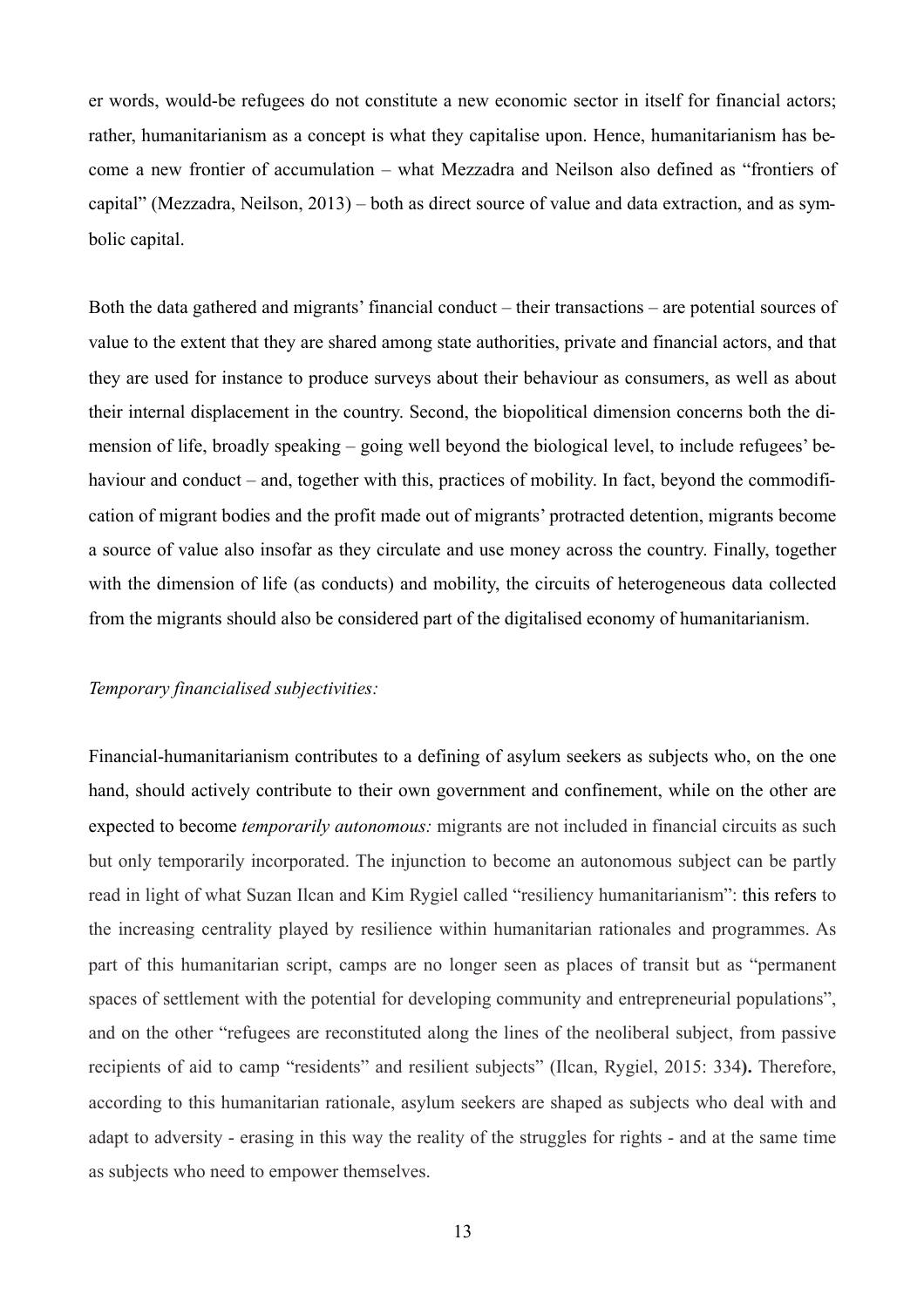Does the Refugee Cash Assistance represent an example of resiliency humanitarianism ? Does the Greek refugee context shed light on humanitarianism as a "liberal diagnostic" **(**Reid-Henry, 2014**)** of the state and market transformations ? If we take into account both the rationale behind the implementation of financial tools for refugees in Greece and its current functioning, the analytical grid of resilience and refugee empowerment helps only partially to grasp the peculiar assemblages of financial tools, humanitarianism and digital technologies. On the one hand, works on neoliberal humanitarianism enable situating single case studies into a broader trend that concerns humanitarian rationale and practices (Pallister-Wilkins, 2018) - according to which asylum seekers are depicted not as subjects of rights but as temporary beneficiaries of financial and humanitarian services. On the other, that analytical perspective should be nuanced in light of the peculiarities of the Greek refugee context, as a space of transit and containment at the same time. Moreover, I contend that the "neoliberal" label obfuscates, more than helping in analysing in-depth, the specificity of political technologies (Aradau, 2014; Mezzadra, Neilson, 2013). In particular, I do not see the partial financialisation and digitalisation of humanitarianism as a direct expression of neoliberal humanitarianism. Rather, as I show throughout the article, the spread use of debit cards in refugee governmentality is intertwined with disciplinary modes of governing refugee lives, which include protracted spatial containment, as well as with legal destitution and forms of administrative violence.

First, the Cash Assistance Programme, as well as most of the humanitarian initiatives, has been conceived as a temporary measure, insofar as refugees were posited to be in transit. Therefore, asylum seekers are not expected to become active residents of the camps nor of the refugee community. This is in fact the narrative used by the UNHCR and by the EU about the "refugee crisis" in Greece, despite in reality since 2016 thousands of migrants have remained stranded in the country or blocked on the islands, due to the closure of the Balkan Route. Thus, migrants in Greece are depicted as refugee populations in transit despite their protracted strandedness - what can be called "stranded in transit". Second, the delivery of debit cards in refugee camps does not mean for the migrants less dependency from the modes of humanitarian discipline and control. On the contrary, migrants are obliged to comply with spatial restrictions, to show up at the monthly card registration , and to orient themselves into a complex techno-humanitarian constellation made of papers, misfunctioning technologies and scattered information. In fact, an analysis that looks at political technologies of government cannot overshadow the disciplining effects that are generated through such a temporary financialisation of refugees' presence and mobility. In fact, governing should not be conflated with direct control, nor with surveillance; rather, building on Foucault, I consider it here as the act of structuring "the possible field of action of others" (Foucault, 1982: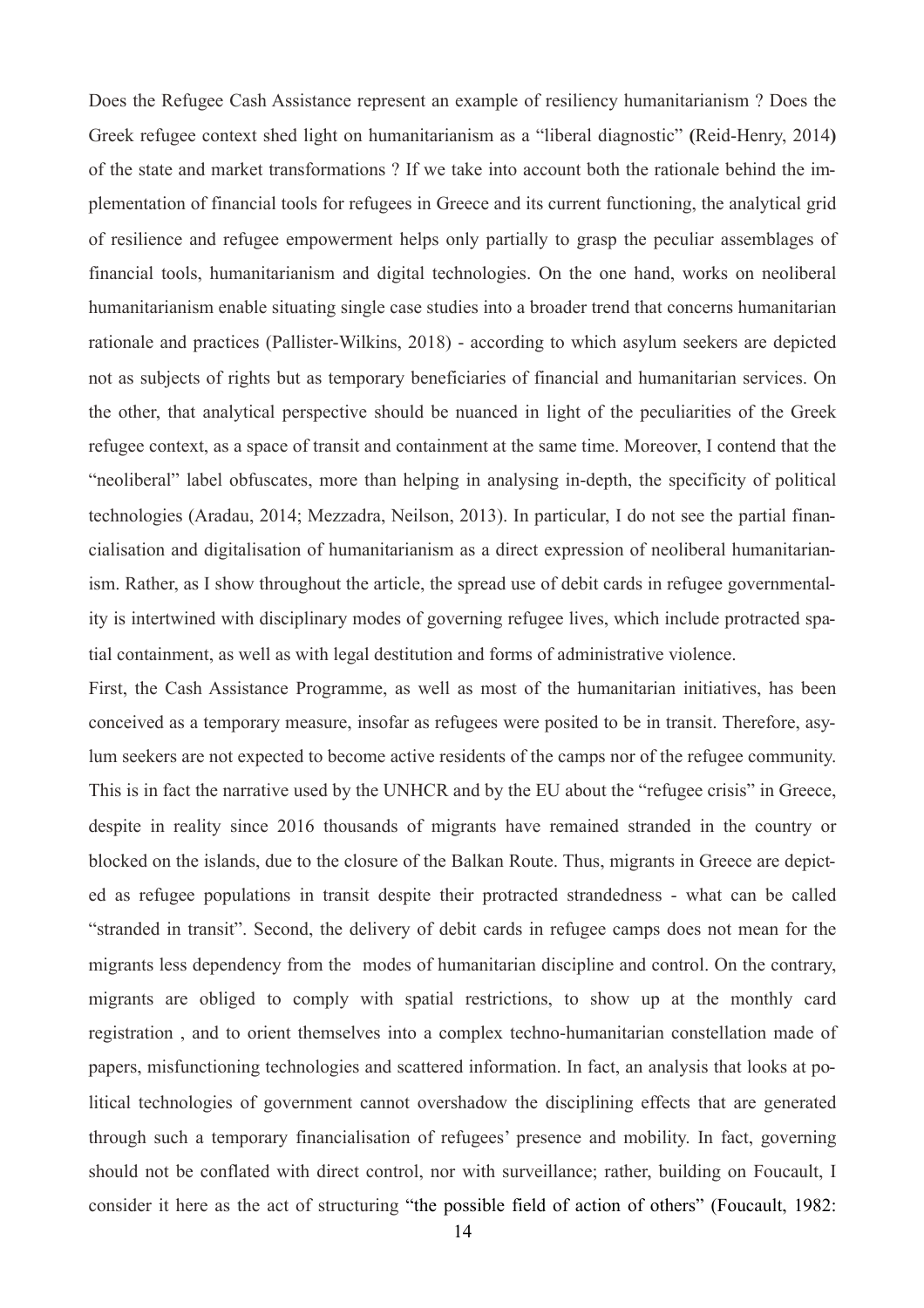790). How are migrants' subjectivities shaped by processes of financialisation of humanitarian support when they are beneficiaries of debit cards? More than transforming migrants into self-governing subjects and beneficiaries of financial services, techniques of financial-humanitarianism extract data from migrants in transit that are only temporarily targeted by such a system of control-andsupport. While migrants who benefit from the Cash Assistance Programme are addressed by the injunction to (temporarily) become autonomous subjects, this should not be confused with a neoliberal subjectivities model, such as for instance the homo oeconomicus.

Migrants' temporary incorporation into financial-humanitarian circuits is disjoined from the actual possibility for the migrants themselves to become (economically) "autonomous": indeed, the same migrants who are temporarily incorporated within financial circuits can soon after be subjected to legal destitution – e.g. getting denial of international protection and becoming "deportable" (De Genova, 2004). This is particularly glaring on the Greek islands, where migrants are targeted by geographical restrictions due to the EU-Turkey Deal. That is, the invisible circuits of data crisscross the material infrastructures and the fences of the hotspot: the majority of those who benefit from the Cash Assistance Programme will be denied refugee status and, being illegalized, will not meet the legal and material conditions to get access to bank circuits, nor to be free from mechanisms of exploitation and domination. At the same time, the fact that some migrants are labelled as non-eligible for cash assistance is not a technical limit of the system or a gap that can be filled in; rather, it is constitutive of political technologies for producing and governing refugees which are predicated upon specific *norm of conduct* migrants need to comply with and upon the the tracing of hierarchies and partitions among migrants themselves. Therefore, at a close glance it appears that asylum seekers' subjectivities are shaped not as truly consumers and not even as truly citizens: rather, they are pushed to temporarily behave *as if* they were citizens, regardless of their effective legal status and of the high chance to be denied of the refugee status. In so doing, asylum seekers are crafted as *para-citizens*, that is as subjects who are demanded to act as responsible consumers and citizens, even if they are then excluded from protection and thus, are illegalised.

The distinctive character of financial-humanitarianism in refugee governmentality is its sheer temporariness, which clashes with the liberal script of a self-entrepreneurial subject that shapes himself according to the injunction "manage yourself!" (Lorey, 2015). Instead, in the Greek migration context migrants are selectively captured into programmes of digital governmentality on a fixed-term basis: if they escape the reception system, and when they get the final response – positive or negative – on their asylum claim they also stop receiving the monthly cash assistance. Thus, the intro-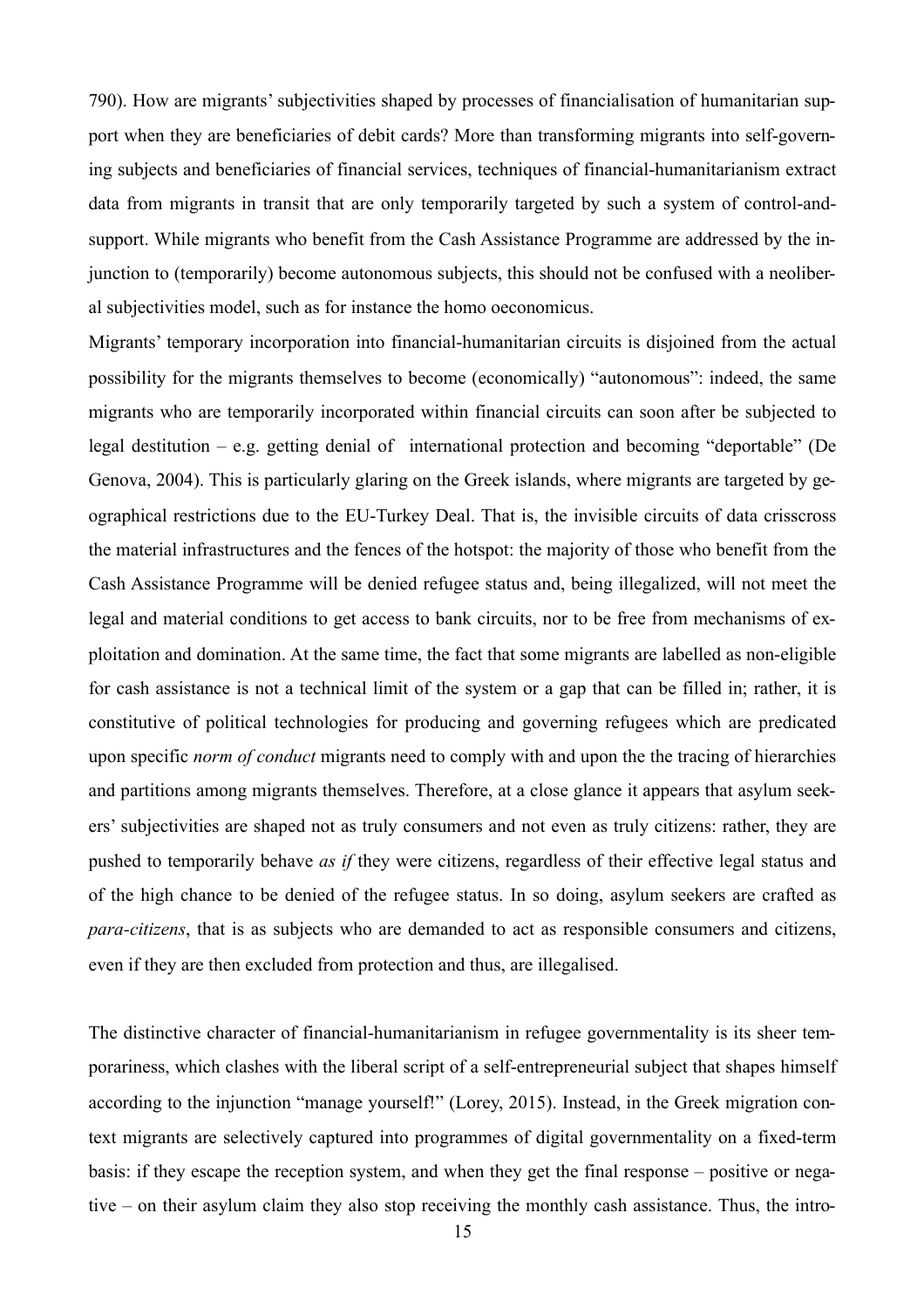duction of financial tools in governing refugees in Greece should not be confused with modes of governing through debt. The government of the indebted man is structured around a twofold obligation for the subject who "not only considers himself as human capital which must valorise his investments (debts made to study), but also feels obliged to act, to think and to behave as if he were an individual enterprise" (Lazzarato, 2012: 56). In his analysis of the economy of debt, Lazzarato puts at the core the production of subjectivity: debt, he contends, "functions as a mechanism for the production and government of collective and individual subjectivities" (Lazzarato, 2012: 29) by "keeping the person over which power is exercised free" (31), while at the same time instantiating a moralisation of the unemployed subject.

Yet, shifting the attention to the government of asylum seekers through financial-humanitarianism a quite different constellation of power relations emerges. Indeed, the possibility for the subjects to valorise themselves over time is hampered from the start, due to the short-term length of the Refugee Cash Assistance Programme conceived for supporting (some) migrants only until their legal status is determined. Therefore, on the one hand the implementation of the debit card system pushes asylum seekers to be temporarily more independent in the sense of relying on direct humanitarian assistance; yet, on the other, financial-humanitarianism does not shape autonomous subjectivities. On the contrary, migrants who get the debit cards are requested to follow the norms of conduct of humanitarianism – at the mercy of the indefinite waiting time of asylum procedures – without being effectively supported by humanitarian actors. To put it differently, the condition of temporarily being a humanitarian subject turns out to be mediated by digital-financial assemblages that enable the inserts migrants' presence and mobility into data circuits. At the same time, the spatial and disciplinary restrictions of the asylum determine the specificity of temporarily financialised humanitarian subjectivities.

The temporary financialisation of refugee lives is characterised by a twofold power mechanism: s*patial discipline –* complying with the double spatial restriction to stay in the country and to live in reception centres *–* and *temporary self-discipline –* refugees' ability to manage the monthly financial support*.* The temporary disciplining of migration through financial-humanitarian logics is actualized also through obligations of spatial fixation. The prepaid cards monthly top-up is conditional to the spatial restrictions imposed by the refugee reception system: migrants need to accept the accommodation offered to them by Greek authorities; those who opt out of the hosting system or who escape refugee camps are not entitled to cash assistance. In 2017 many refugees used to live in the Refugee City Plaza, a hotel that was occupied by locals and refugee support groups and that in April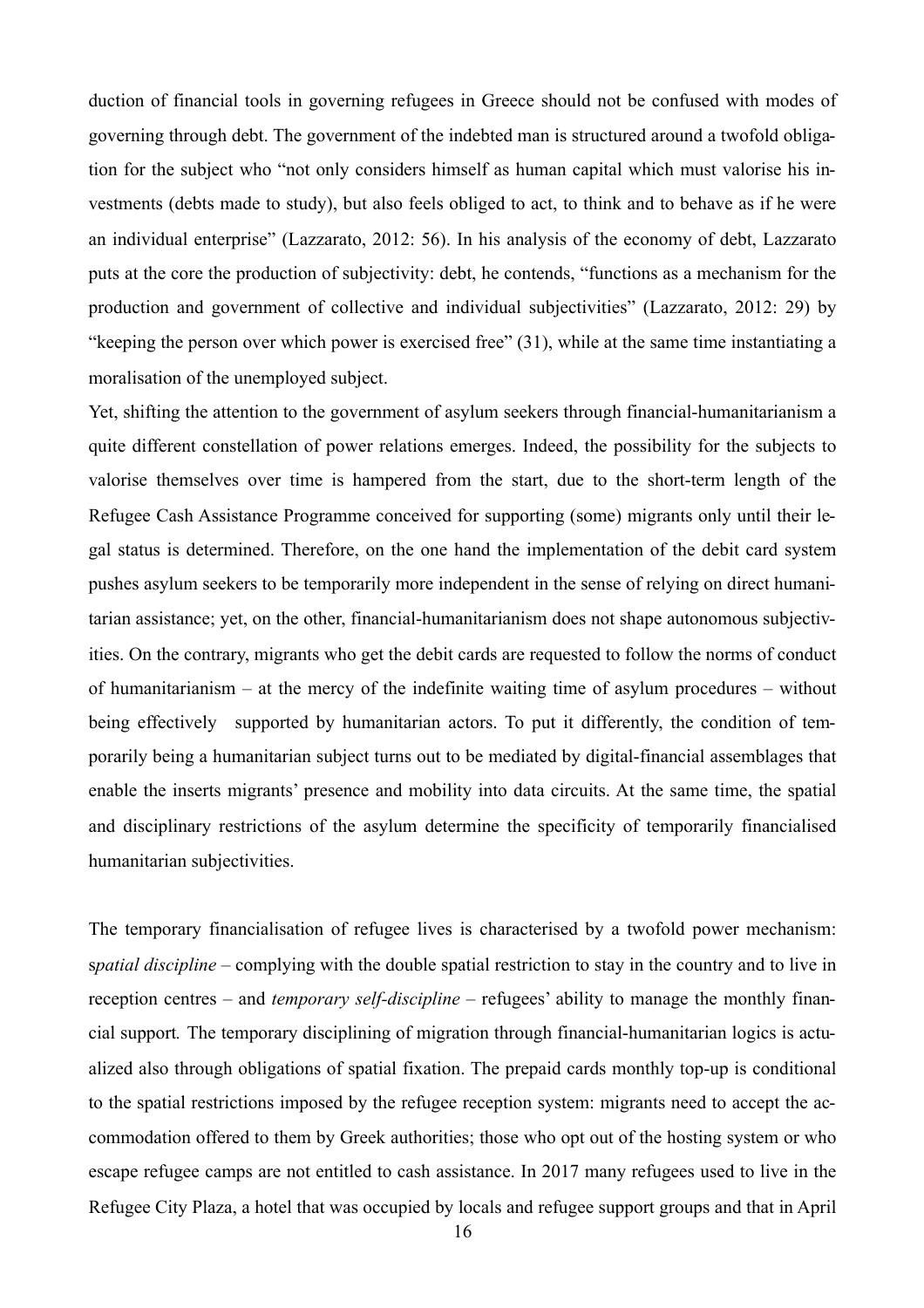2016 was transformed into a shared place and a shelter for migrants in the centre of Athens. Most of the residents at City Plaza were people waiting for responses to their asylum applications, and thus were eligible for Refugee Cash Assistance.

Yet, migrants' choice not to stay in refugee camps and to live instead on their own economic means in the urban context, automatically excluded them from monthly financial support. Actually, migrants' refusals to accept the spatial limitations and conditions of the national reception system are actually widespread. Many migrants do refuse to live in camps as well as in apartments which are located far away from the city center and where it is hard for them to build an economically independent life as well as to develop social networks. In other cases, refusals are based on the fear of being subjected to daily control, mainly consisting in geographical and freedom restrictions – e.g. prohibitions on staying outside the centres for more than fixed number of days; disciplinary rules to follow; surveilled entry-exit from the centres (Pallister-Wilkins, 2016; Pinelli, 2017). Migrants' refusal to live in refugee camps and reception centres often implicates a substantial exclusion from the channels of asylum as such. Thus, the geographical restrictions imposed on asylum seekers for getting access to financial support should be analysed as part of a much broader nexus between spatial fixations, humanitarian refugee housing and forced mobility. Spatial restrictions, the obligation to stay inside the reception system and data extraction from refugees' conducts and mobility define the temporary cartography of financial-humanitarianism.

<span id="page-17-1"></span>Hence, while the financialisation of refugee support is presented by the UNHCR as a strategy for "pushing asylum seekers to be autonomous and not to rely on external assistance["12](#page-17-0), in practice it enforces a spatial discipline obliging migrants to stay in reception centres or refugee camps. "Autonomy" is by now a catchword in the official documents published about refugees by state actors and international organisations. It is however precisely the meaning of autonomy in the field of refugee support that needs to be critically questioned, in particular in relation to "freedom". As the Greek refugee context demonstrates, a refugee's path towards autonomy is not framed in terms of freedom of movement, nor as freedom of choice – about where and how to settle. The spatial restrictions imposed on asylum seekers in Greece represent the material and situated evidence of a much broader trend in the analyses and programmes on refugee governmentality: autonomy and freedom (of movement and choice) are paradoxically disjoined from one another, since the former is conceived in terms of economic self-subsistence and, more broadly, as being the capacity to manage oneself. This is remarked on also by Alexander Betts and Paul Collier, who in their book *Refuge* 

<span id="page-17-0"></span>[<sup>12</sup>](#page-17-1) Interview with a UNHCR officer during the debit card distribution in Chios, July 16, 2017.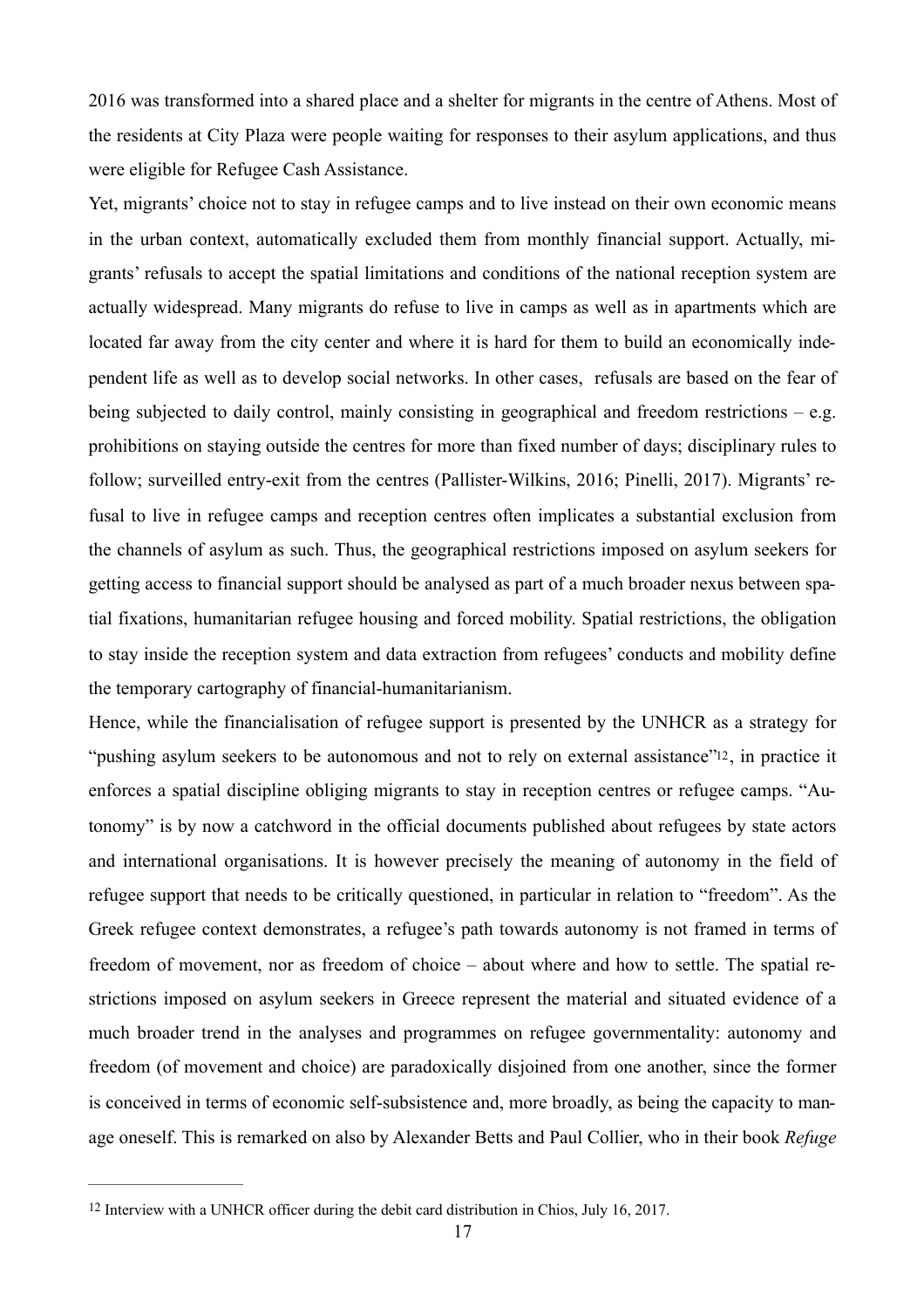critically point to the increasing humanitarianisation of refugees*, reduced to lives to be rescued and that are the object of* basic humanitarian support (food, clothes, temporary shelter), gesturing towards autonomy as a condition to be pursued by state and non-state actors working in the field. Yet, what do they mean by "autonomy" ? Far from coupling it with freedom of movement, they stress that "there is nothing inherent to being a refugee that necessitates unrestricted global mobility or the ability to choose a destination country. The salient feature of being a refugee is the need for protection, not the need to migrate" (Betts, Collier, 2017: 62). By thinking autonomy as disjoined from freedom, such an analysis contributes to strengthen a governmental gaze on migration that takes for granted hierarchies in access to mobility and presence in space. Claims to "mobility justice" (Cook, 2016) are left out of the state narrative on refugee protection. Such a move, I suggest, relies on the fundamental wiping away of (in)equality of lives as a point to be critically discussed. In fact, as Claudia Aradau has observed, "the unthinkability and absence of freedom or liberty is linked with the absence of equality" (Aradau, 2008: 187).

<span id="page-18-1"></span>However, a focus on how refugees subjectivities are shaped by financial-humanitarianism does not mean overshadowing migrants' struggles and resistances. While the implementation of digital technologies in refugee humanitarianism was supposed to appease potential tensions- between refugees and NGOs - through modes of governing at a distance, in reality the exclusion of many asylum seekers from the Cash Assistance triggered a series of protests. August 7, 2018: about 120 asylum seekers occupied the building in central Athens which was used by the UNHCR to deliver the debit cards. They organised the protest to get the debit cards they were entitled to<sup>13</sup>. Their claim was simple and radical at the same time: "debit cards for all refugees". Through such a claim they pointed on the one hand to the arbitrary exclusion of many asylum seekers, who matched the UNHCR's criteria to get the cards, from the cash assistance; on the other, they highlighted that all refugees, irrespective of the papers and of their housing status, must get access to this financial support.

The cards were not considered a solution per se but, rather, were seen as the minimal but important support they could get. Importantly, the struggle for the debit cards functioned as a political catalyst for other related claims and struggles. First, about accommodations: in connections with the debit cards, refugees raised the point that many of them were not given an accommodation by the UNH-CR and, therefore, have been forced to live in a squat. Second, they seized the struggle for debit cards as an opportunity to carry on a protest against the technological barriers of the Greek asylum

<span id="page-18-0"></span>[<sup>13</sup>](#page-18-1) For more details about the protest, see: [https://medium.com/are-you-syrious/ays-special-from-athens-we-were](https://medium.com/are-you-syrious/ays-special-from-athens-we-were-forced-to-go-illegally-a002cf09990f)[forced-to-go-illegally-a002cf09990f;](https://medium.com/are-you-syrious/ays-special-from-athens-we-were-forced-to-go-illegally-a002cf09990f)<https://blog.refugee.info/athens-cash-office-closes-protest-delays/>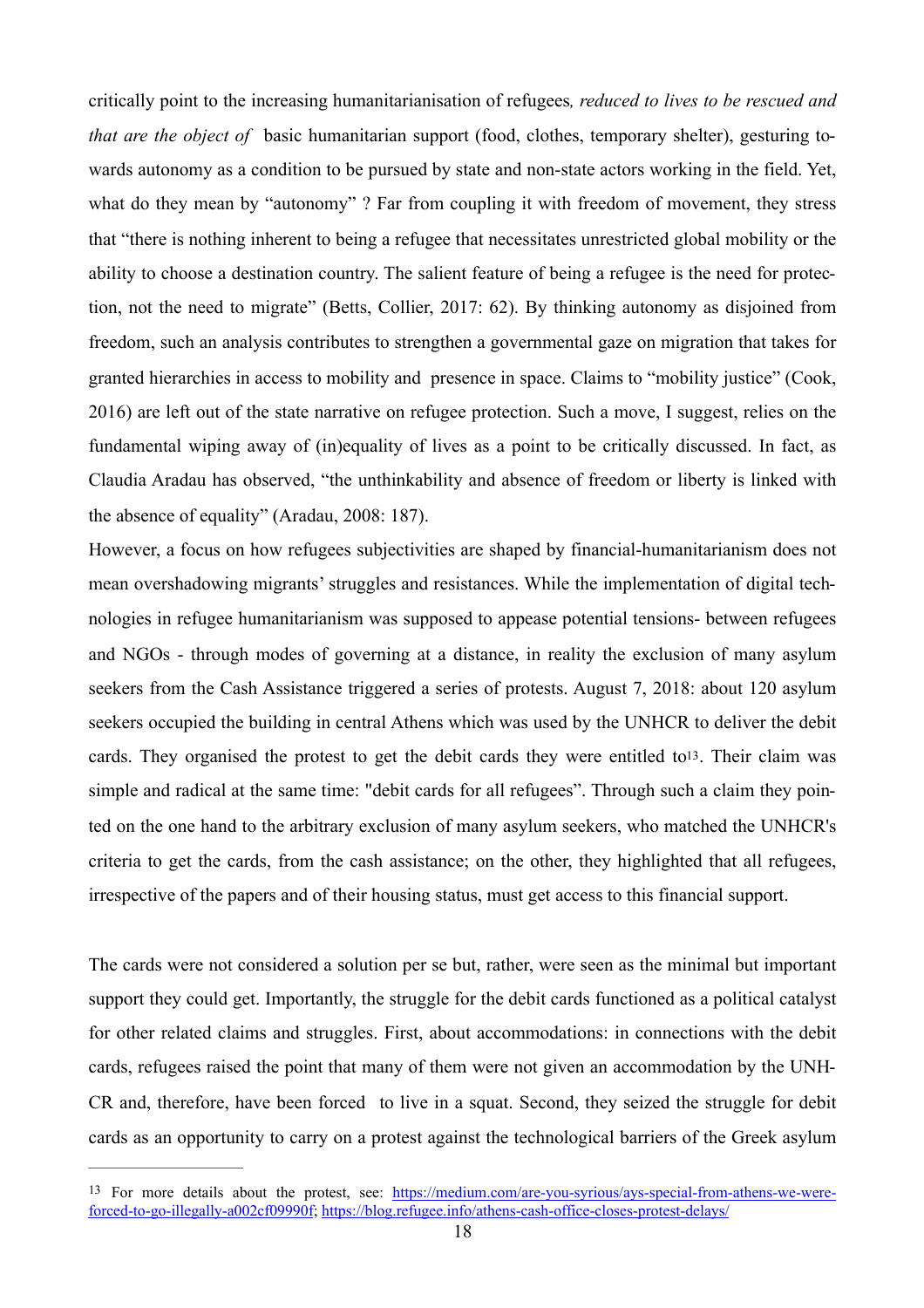procedure. That is, they claimed for the suppression of the Skype call system. Indeed, since 2016 migrants have been obliged to pre-book via Skype their appointment for lodging the asylum claim; due to the short weekly slot in which they are allowed to call, technical jams and extenuating waiting time de facto obstruct and deter them from going on with the asylum procedure. The occupation of the building went on for about one month and a half, when all refugees got their cards. What is relevant about this struggle is that migrants did not protest against the risk of being monitored through the tracking of their card transactions. Nor did they claim that the debit cards system was useless or bad. Instead, they highlighted their arbitrary exclusion from the system and the disciplinary coercion connected to it - the obligation to stay into an official accommodation. In this way, they foregrounded the effects of subjection generated on their lives.

### *Conclusion:*

Through an insight into the Greek migration laboratory this paper has investigated the peculiar assemblages of financial tools, data circuits and modes of humanitarian control therein. As I stressed, a critical analysis of the Refugee Cash Assistance Programme involves situating it within a broader restructuring of humanitarianism which is characterised by an increasing use of digital technologies to regain control over refugee populations in transit. The focus on Greece has also enabled challenging techno-optimistic views on digital technologies in the field of refugee governmentality: it highlighted the disciplinary mechanisms and the spatial fixations which sustain the asylum regime and the hosting system, together with the multiple frictions that are at play in the infrastructures of data circulation. The paper has explored the circuits of financial-humanitarianism by drawing attention, first, to the politics of data circulation and the related modes of value extraction and, second, to the ways in which refugees' subjectivities are affected and shaped by these political technologies. Migrants who currently get access to the channels of asylum in Greece turn out to be temporarily governable through financial-humanitarian tools and are pushed to act as if they were citizens - or to put it otherwise, as *para-citizens* and as active humanitarian subjects**.** This clearly emerges once we consider that the enhancement of refugees' autonomy through the use of debit cards is posited by states and non-state actors in disjunction from refugees' freedom of movement.

While refugees' temporary access to financial circuits is highly individualised – as predicated upon exclusionary criteria to be matched and on individual interviews – the beneficiaries of the debit cards are not individually controlled (although a disciplining effect is ultimately envisaged and generated). The peculiarity of the Greek context consists in the fact that financial tools have been im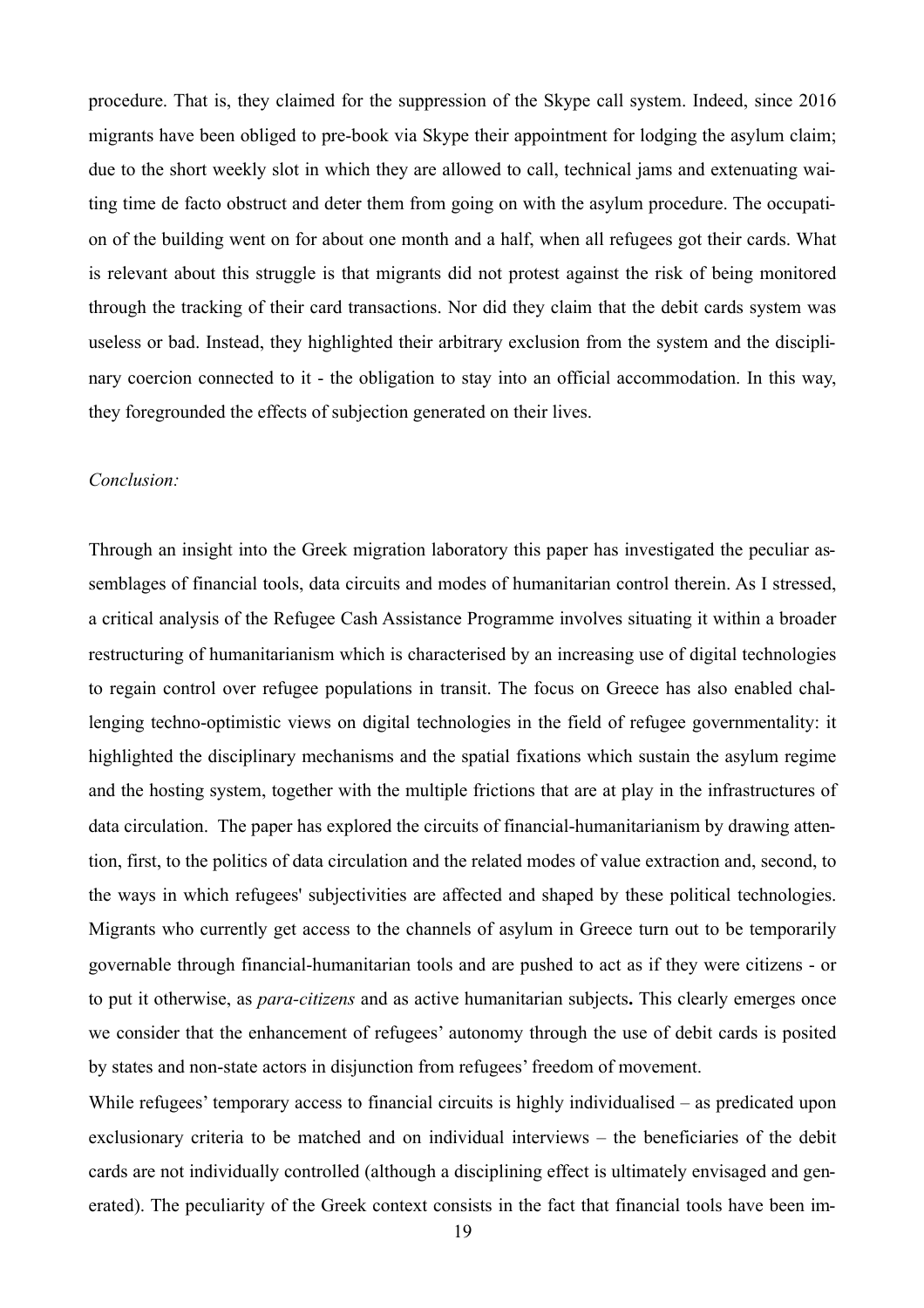plemented according to a logics of temporariness - that matched with the image of Greece as a space of transit for refugees - while in reality, due to multiple border closures, Greece has become a space of containment where many migrants remain stranded (Tazzioli, 2017). If we can speak of a partial and peculiar financialisation of refugee humanitarianism, it is because of the implementation of financial tools for governing and shaping the conducts of would-be refugees,. At the same time, the circuits of financial-humanitarianism are constantly disrupted by migrants' strategies for gaining access to Cash Assistance or, alternatively, to escape the spatial fixations imposed by it. Indeed, as the migrant struggle I reported above illustrates, a critical engagement with financial-humanitarianism should bring attention to what subjects who are targeted by these technologies, in this case asylum seekers, define as and unjust. In other words, an analytics of the debit cards should be coupled with a critique that builds on how migrants' subjectivities are affected by or excluded from these financial and digital tools.

#### **List of references:**

Amicelle, A. 2011. Towards a 'new'political anatomy of financial surveillance. *Security dialogue*, *42*(2), 161-178.

Amicelle A, Aradau, C. and Jeandesboz, J. 2015. Questioning security devices: Performativity, resistance, politics. *Security Dialogue*, *46*(4), 293-306.

Amoore, L. 2013. The politics of possibility: Risk and security beyond probability. Duke University Press.

Andersson, R. 2018. Profits and Predation in the Human Bioeconomy. *Public Culture*, *30*(3), 413-439.

Andersson, R. 2014. Illegality, Inc.: Clandestine migration and the business of bordering Europe. Univ of California Press.

Aradau, C. 2014. The promise of security: resilience, surprise and epistemic politics. *Resilience*, *2*(2), 73-87.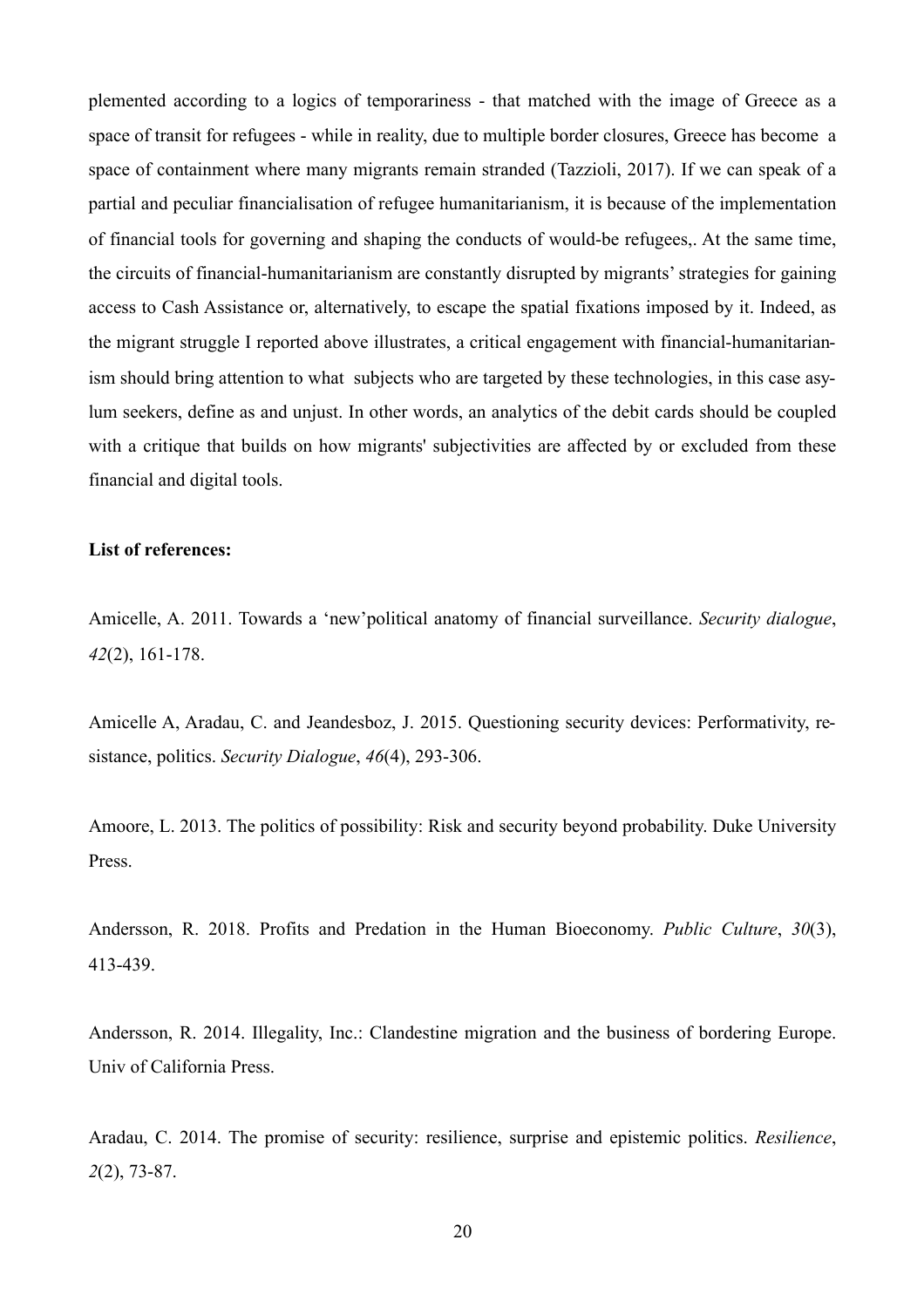Aradau, C. 2008. Rethinking trafficking in women: Politics out of security. Springer.

Aradau, C., and Blanke, T. 2017. Politics of prediction: Security and the time/space of governmentality in the age of big data. *European Journal of Social Theory*, *20*(3), 373-391. .

Barry, A. 2001. Political machines: Governing a technological society. A&C Black.

Betts, A., & Collier, P. 2017. Refuge: transforming a broken refugee system. Penguin UK.

Bojadzijev, M. and Mezzadra S. 2015. "Refugee crisis or crisis of European migration policies", Focaalblog, [http://www.focaalblog.com/2015/11/12/manuela-bojadzijev-and-sandro-mezzadra](http://www.focaalblog.com/2015/11/12/manuela-bojadzijev-and-sandro-mezzadra-refugee-crisis-or-crisis-of-european-migration-policies/)[refugee-crisis-or-crisis-of-european-migration-policies/ \(last access February 19, 2017\).](http://www.focaalblog.com/2015/11/12/manuela-bojadzijev-and-sandro-mezzadra-refugee-crisis-or-crisis-of-european-migration-policies/) 

Bourne, M. Johnson, H. and Lisle, D. .2015. Laboratizing the border: The production, translation and anticipation of security technologies. *Security Dialogue*, *46*(4), 307-325.

Broeders, D. 2007. The new digital borders of Europe: EU databases and the surveillance of irregular migrants. *International sociology*, *22*(1), 71-92.

Broeders, D. and Dijstelbloem, H. 2015. The Datafication of Mobility and Migration Management. In *Digitizing Identities: Doing Identity in a Networked World*, edited by Irma van der Ploeg and Jason Pridmore, 242-260. New York: Routledge.

Burns, R. 2014. Moments of closure in the knowledge politics of digital humanitarianism. *Geoforum*, *53*, 51-62.

Butler, J. 2017. Critique, crisis, violence. Lecture delivered at the University of Bologna, 26 June 2017.

Ceyhan, A. 2002. Technologization of security: Management of uncertainty and risk in the age of biometrics. *Surveillance & Society*, *5*(2).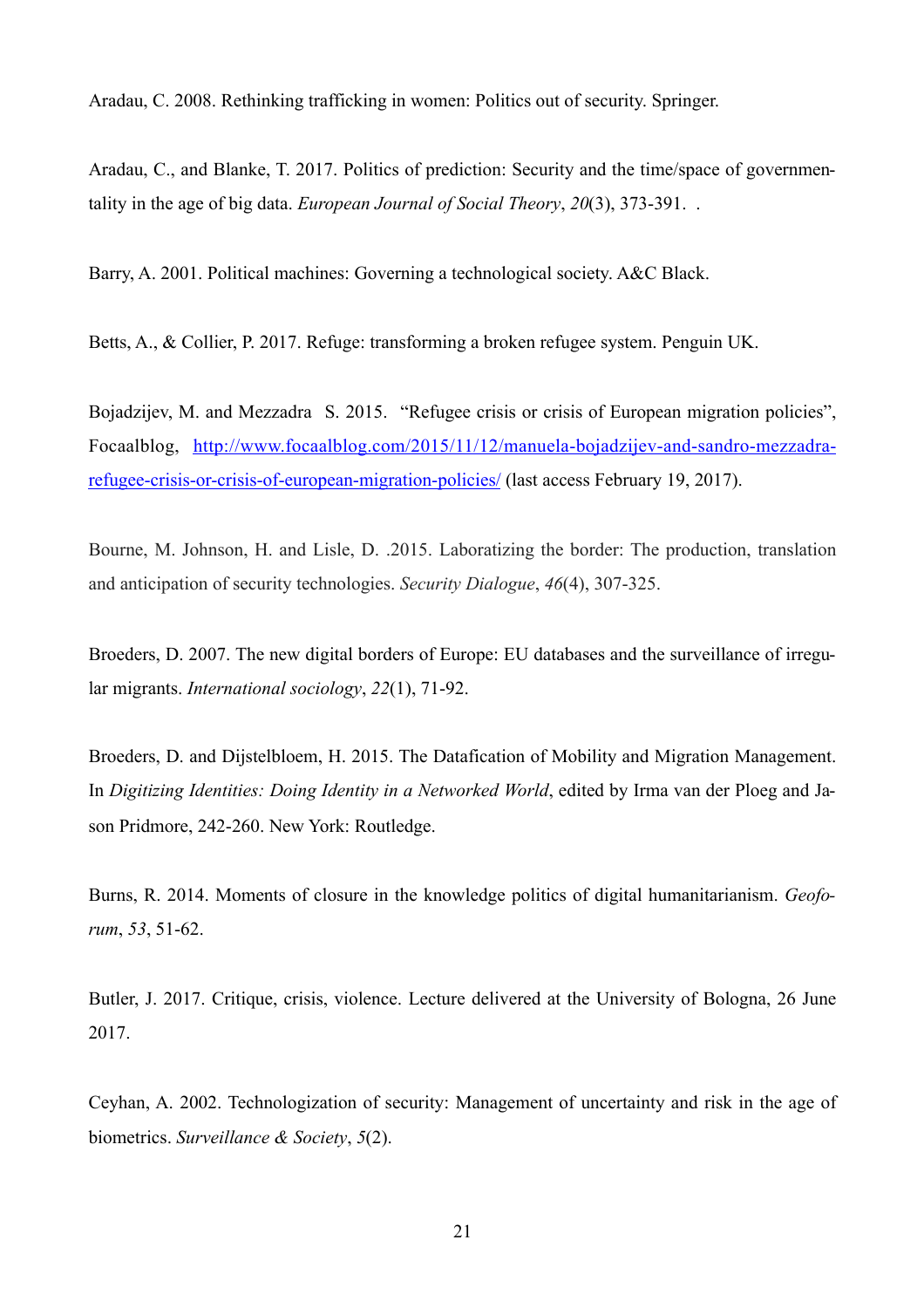Cranston, S, Schapendonk, J. and Spaan, E. 2017. New directions in exploring the migration industries: introduction to special issue. *Journal of Ethnic and Migration Studies*:1-15. doi: 10.1080/1369183X.2017.1315504.

Datta, K. 2012. Migrants and their money: surviving financial exclusion in London. Policy Press.

De Genova, N. 2004. "The legal production of Mexican/migrant "illegality". *Latino Studies*, *2*(2), 160-185.

De Goede, M. 2018. *Chains of security*. Review of International Studies. 44, 1: 24–42.

De Goede, M. and Wesseling, M. 2017. Secrecy and security in transatlantic terrorism finance tracking. *Journal of European Integration*, *39*(3), 253-269.

Donovan, K. P. 2015. Infrastructuring aid: materializing humanitarianism in northern Kenya. *Environment and Planning D: Society and Space*, *33*(4), 732-748.

Duffield, M. 2016. The resilience of the ruins: towards a critique of digital humanitarianism. *Resilience*, *4*(3), 147-165.

Durand, C. 2017. Fictitious Capital: How Finance is Appropriating Our Future. Verso Books.

ESTIA. 2018. Greece Cash Assistance. Available at: [http://estia.unhcr.gr/en/greece-cash-as](http://estia.unhcr.gr/en/greece-cash-assistance-january-2018/)[sistance-january-2018/](http://estia.unhcr.gr/en/greece-cash-assistance-january-2018/) (last access, January 15, 2019).

EU. 2018. Cash Transfers and Vouchers. Available at: [https://ec.europa.eu/echo/what/humanitari](https://ec.europa.eu/echo/what/humanitarian-aid/cash-transfers-and-vouchers_en)[an-aid/cash-transfers-and-vouchers\\_en](https://ec.europa.eu/echo/what/humanitarian-aid/cash-transfers-and-vouchers_en) (last access, January 15, 2019).

Jacobsen, K. L., and Sandvik, K. B. 2018. UNHCR and the pursuit of international protection: accountability through technology?. *Third World Quarterly*, 1-17.

Jacobsen, K. L. 2017. On humanitarian refugee biometrics and new forms of intervention. *Journal of Intervention and Statebuilding*, *11*(4), 529-551.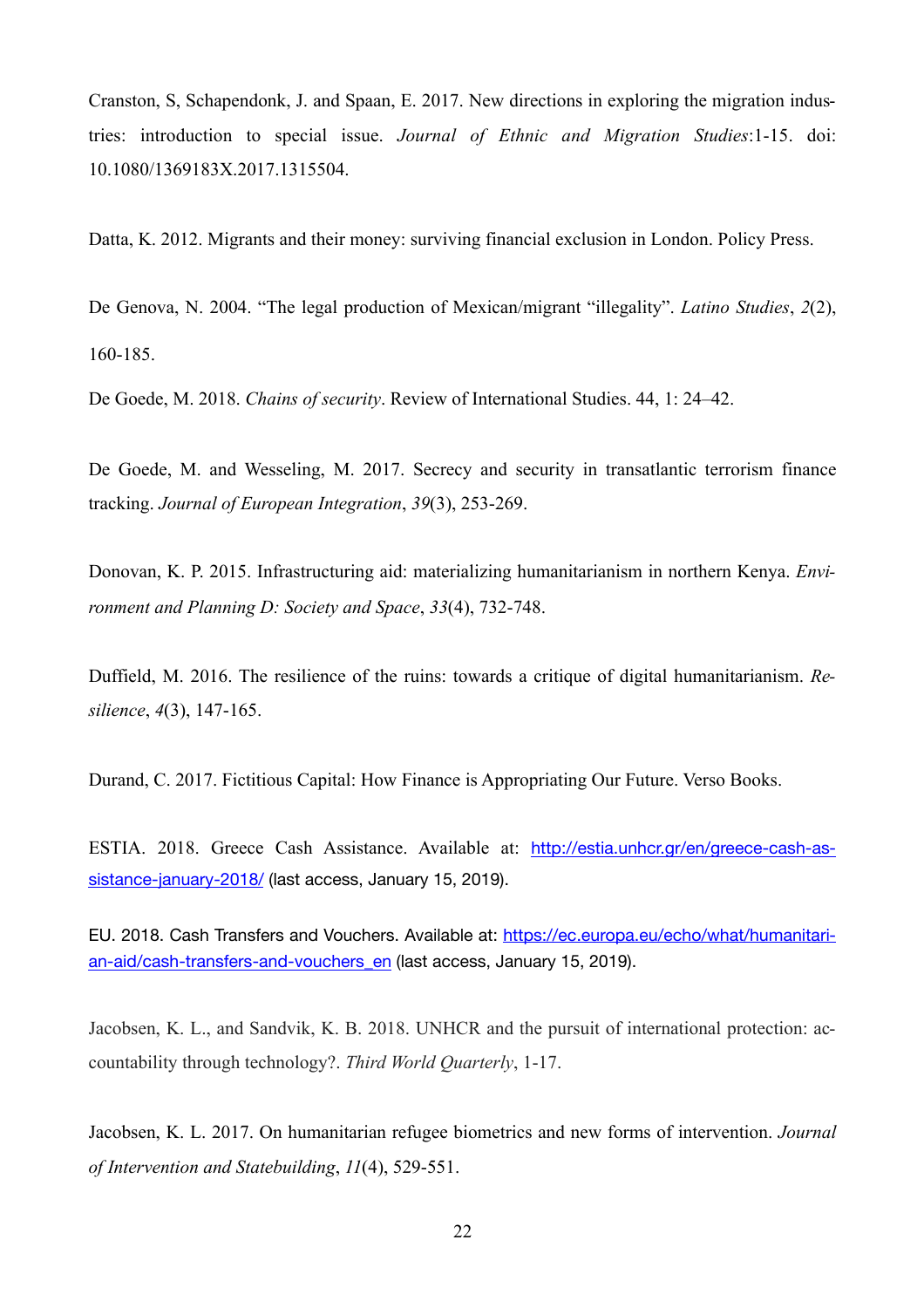Jacobsen, K. L. 2015. Experimentation in humanitarian locations: UNHCR and biometric registration of Afghan refugees. *Security Dialogue*, *46*(2), 144-164.

Jeandesboz, J. 2011. Beyond the Tartar steppe: EUROSUR and the ethics of European border control practices. *A Threat against europe? security, Migration and integration*, 111-32.

Foucault, M. 1988. The political technology of individuals. In Michel Foucault, Luther H. Martin, Huck Gutman & Patrick H. Hutton (eds.), Technologies of the Self: A Seminar with Michel Foucault. University of Massachusetts Press: 145–162.

Foucault, M. 1982. The subject and power. *Critical inquiry*, *8*(4), 777-795.

Franck, A. K. 2018. The Lesvos Refugee Crisis as Disaster Capitalism. *Peace Review*, *30*(2), 199-205.

Gabor, D. and Brooks S. 2017. The digital revolution in financial inclusion: international development in the fintech era. *New Political Economy* vol. 22 (4):423-436. doi: 10.1080/13563467.2017.1259298.

Gammeltoft-Hansen, T. and Sorensen, N. N. (Eds.). 2013. The migration industry and the commercialization of international migration. Routledge.

Gago, V. 2017. Neoliberalism from Below: Popular Pragmatics and Baroque Economies. Duke University Press.

Hoffmann, S. 2017. Humanitarian security in Jordan's Azraq camp. *Security dialogue*, *48*(2), 97-112.

Kasparek, Bernd. 2016. "Routes, Corridors, and Spaces of Exception: Governing Migration and Europe", [http://nearfuturesonline.org/wp-content/uploads/2016/01/Kasparek\\_Final\\_PDF.pdf](http://nearfuturesonline.org/wp-content/uploads/2016/01/Kasparek_Final_PDF.pdf) (last access, February  $19, 2018$ ).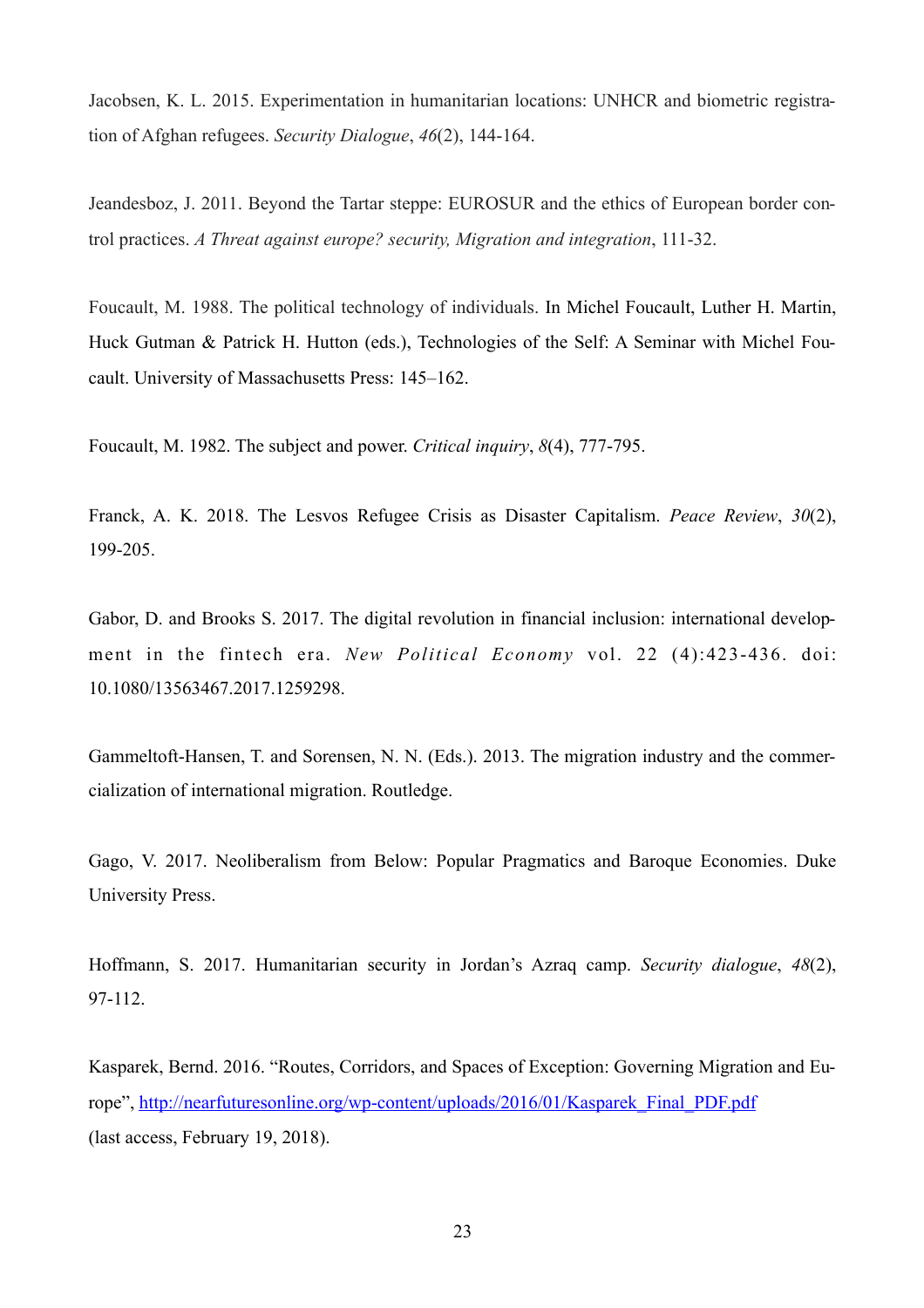Ilcan, S., & Rygiel, K. 2015. "Resiliency Humanitarianism": Responsibilizing Refugees through Humanitarian Emergency Governance in the Camp. *International political sociology*, *9*(4), 333-351.

Lazzarato, M. 2012. The making of the indebted man: An essay on the neoliberal condition. Semio $text(e).$ 

Lorey, I. 2015. State of insecurity: Government of the precarious. Verso Books.

Martin, L. 2017. Carceral economies. Paper presented at Swansea University, conference on Migrant Digitalities, June 30, 2017.

Marazzi, C. 2011. The violence of financial capitalism. *MIT Press Books*, *1*.Martin, R. (2002). Financialization of daily life. Temple University Press.

Mezzadra, S. and Gago, V. 2017. In the wake of the plebeian revolt: Social movements,'progressive' governments, and the politics of autonomy in Latin America. *Anthropological Theory*, *17*(4), 474-496.

Mezzadra, S., and Neilson, B. 2013. Border as Method, or, the Multiplication of Labor. Duke University Press.

Neilson, B. 2018. The currency of migration. *South Atlantic Quarterly*, 117(2), 375-392.

Read, R., Taithe, B., & Mac Ginty, R. (2016). Data hubris? Humanitarian information systems and the mirage of technology. *Third World Quarterly*, *37*(8), 1314-1331.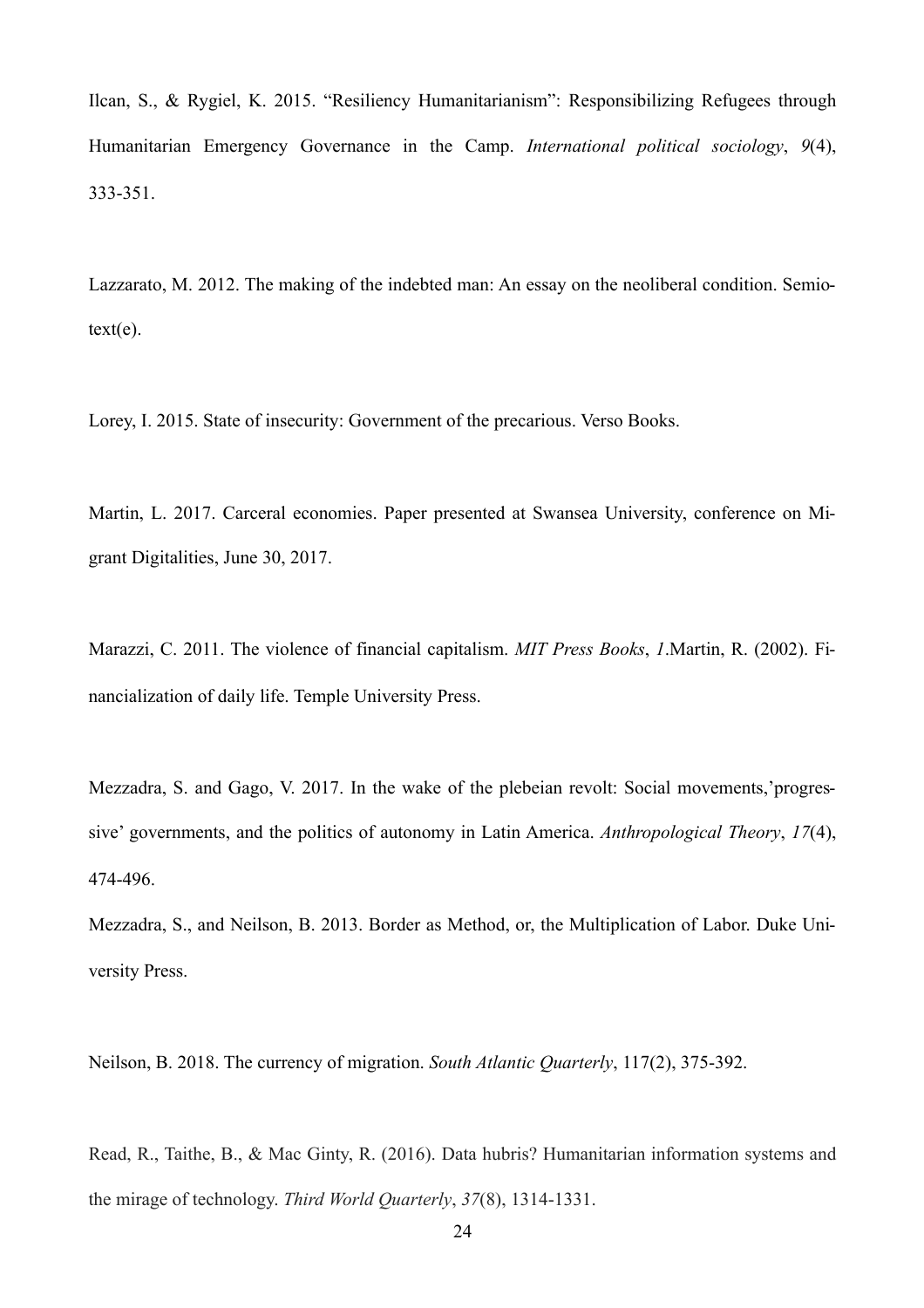Scott-Smith, T. 2016. Humanitarian neophilia: the 'innovation turn'and its implications. *Third World Quarterly*, *37*(12), 2229-2251.

Sørensen, N. N. 2012. Revisiting the migration–development nexus: From social networks and remittances to markets for migration control. *International Migration*, *50*(3), 61-76.

O'Grady, N. 2017. Mobility, circulation, and homeomorphism: data becoming risk information. In Leese, M. and Wittendorp. S: *Security/Mobility: Politics of Movement.* Manchester University Press: 74-92*.* 

Optiz, S. and Tellmann, U. 2015. Europe's Materialism: Infrastructures and Political Space, *Limn*. Available at: <https://limn.it/europes-materialism-infrastructures-and-political-space/> (last access, February 19, 2018).

Pallister-Wilkins, P. 2018. Hotspots and the geographies of humanitarianism. *Environment and Planning D: Society and Space*, 0263775818754884.

Pallister-Wilkins, P. 2016. Hotspots and the politics of humanitarian control and care. *Society&Space*. Available at: [http://societyandspace.org/2016/12/06/hotspots-and-the-politics-of](http://societyandspace.org/2016/12/06/hotspots-and-the-politics-of-humanitarian-control-and-care/)[humanitarian-control-and-care/](http://societyandspace.org/2016/12/06/hotspots-and-the-politics-of-humanitarian-control-and-care/) (last access, February 19, 2018).

Pinelli, B. 2017. Control and Abandonment: The Power of Surveillance on Refugees in Italy, During and After the Mare Nostrum Operation. *Antipode*. DOI 10.1111/anti.12374.

Reid‐Henry, S. M. 2014. Humanitarianism as liberal diagnostic: humanitarian reason and the political rationalities of the liberal will‐to‐care. *Transactions of the Institute of British Geographers*, *39*(3), 418-431.